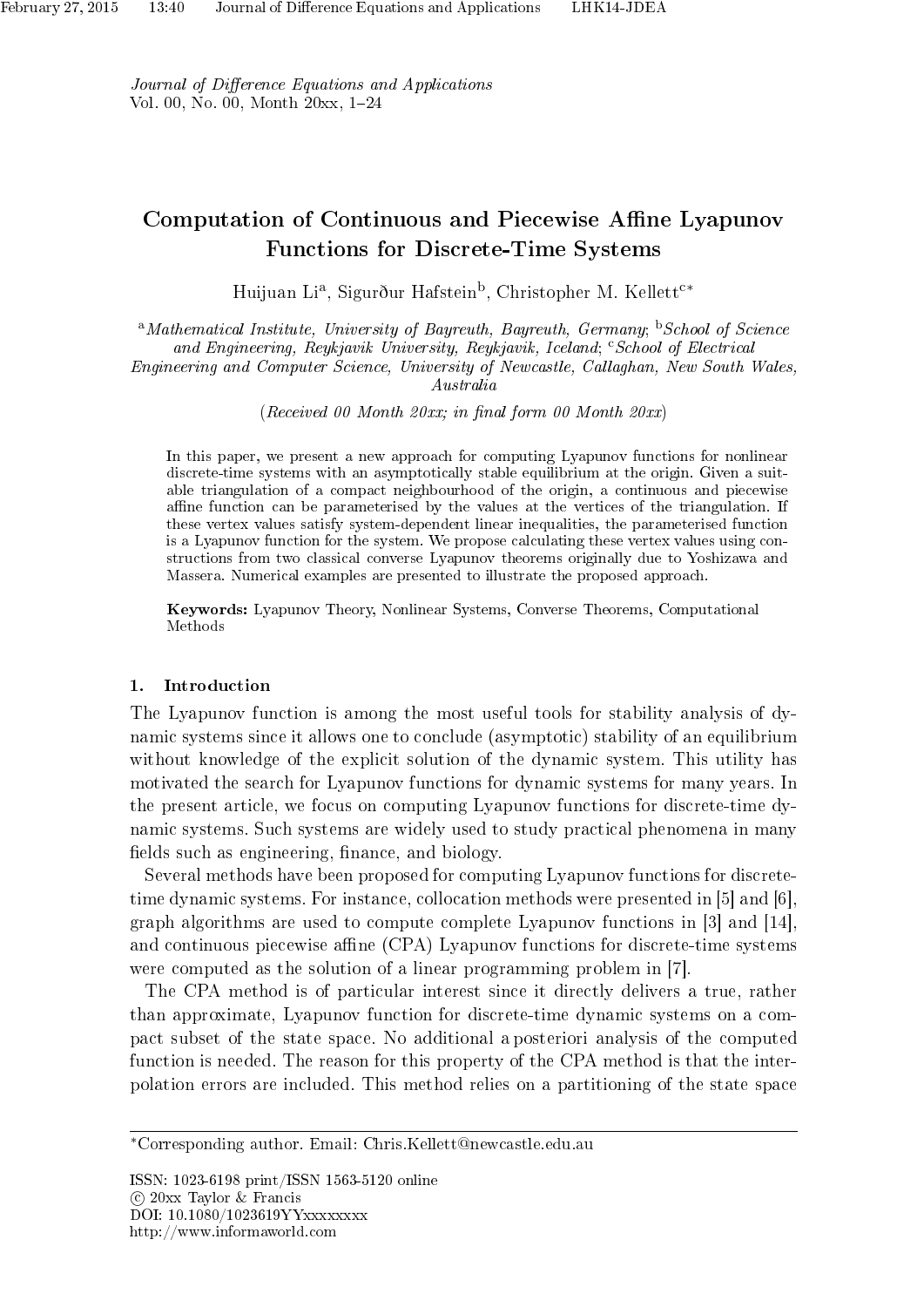into simplices, called a triangulation. Values are defined at each vertex of the triangulation and a continuous and piecewise affine function is then defined via a convex interpolation of these values. In [7], the vertex values are obtained by solving a linear programming problem that incorporates error estimates.

A similar CPA method has been developed for continuous-time systems [18] (see also [8]) where the need to solve a linear programming problem can result in long computation times. As an alternative to solving a linear programming problem, in [10] we proposed a new approach to compute a CPA Lyapunov function for continuoustime systems using a function in a converse Lyapunov theorem originally introduced by Yoshizawa in [22] (see also [23]). In [4], rather than using the function proposed in Yoshizawa's converse Lyapunov theorem, we used an approximation to the function proposed in Massera's converse Lyapunov theorem [19].

In this paper, we present a similar approach for the discrete-time nonlinear system described by

$$
x^+ = g(x),\tag{1}
$$

where  $g: \mathbb{R}^n \to \mathbb{R}^n$  is locally Lipschitz continuous, and  $g(\mathbf{0}) = \mathbf{0}$ . We observe that deriving such discrete-time results from their continuous-time counterparts is nontrivial due to the fact that solutions in the discrete-time setting are sequences of points rather than absolutely continuous functions as in the continuous-time setting. We further note that CPA Lyapunov functions are particularly well-suited to the discrete-time setting since they are, by definition, not differentiable. Differentiability is a desirable property in the continuous-time setting since the classical decrease condition is in terms of the gradient of the Lyapunov function, but is of less importance in the discrete-time setting since the Lyapunov function decrease condition is given in terms of a finite difference rather than a differential.

The paper is organised as follows: in Section 2 we present the theory required for CPA Lyapunov functions for discrete-time nonlinear dynamical systems. In Section 3 we formulate the required stability estimate and in Sections 3.1 and 3.2 we dene the discrete-time Massera and Yoshizawa functions, respectively. We also present the procedure to compute a CPA Lyapunov function for system (1) using either of these constructions. In Section 4, we present three representative examples to demonstrate the proposed method. In Section 5, we provide a brief summary.

## 2. Continuous and Piecewise Affine (CPA) Lyapunov Functions

We denote the nonnegative integers by  $\mathbb{N}^0$  and the integers by  $\mathbb{Z}$ . Let  $\mathbb{R}_{>0}$ ,  $\mathbb{R}_{\geq 0}$ denote intervals  $(0, +\infty)$ ,  $[0, +\infty)$  respectively. Given a subset  $\Omega \subset \mathbb{R}^n$ , we denote the interior, the closure, the boundary, the complement, and the closed convex hull of  $\Omega$  by  $\Omega^{\circ}$ ,  $\overline{\Omega}$ ,  $\partial\Omega$ ,  $\Omega^{c}$ , and co  $\Omega$  respectively. We denote the origin in  $\mathbb{R}^{n}$  by  $\mathbf{0} \in \mathbb{R}^{n}$ and we denote the Euclidian length of a vector  $x \in \mathbb{R}^n$  by |x|. For  $\delta \in \mathbb{R}_{>0}$ , let  $\mathcal{B}_{\delta} := \{x \in \mathbb{R}^n : |x| < \delta\}$  denote the open ball of radius  $\delta > 0$  centered at 0. Let  $[a] := min\{q \in \mathbb{N}^0 : q \ge a\}$  denote the smallest integer which is not less than  $a \in \mathbb{R}_{\geq 0}$ . The  $k^{\text{th}}$  element of the solution sequence of (1) with initial condition  $x \in \Omega$ is denoted by  $\phi(k, x)$  for all  $k \in \mathbb{N}^0$  with  $\phi(0, x) = x$ .

A continuous function  $g : \mathbb{R}^n \to \mathbb{R}$  is said to be *positive definite* if  $g(\mathbf{0}) = 0$  and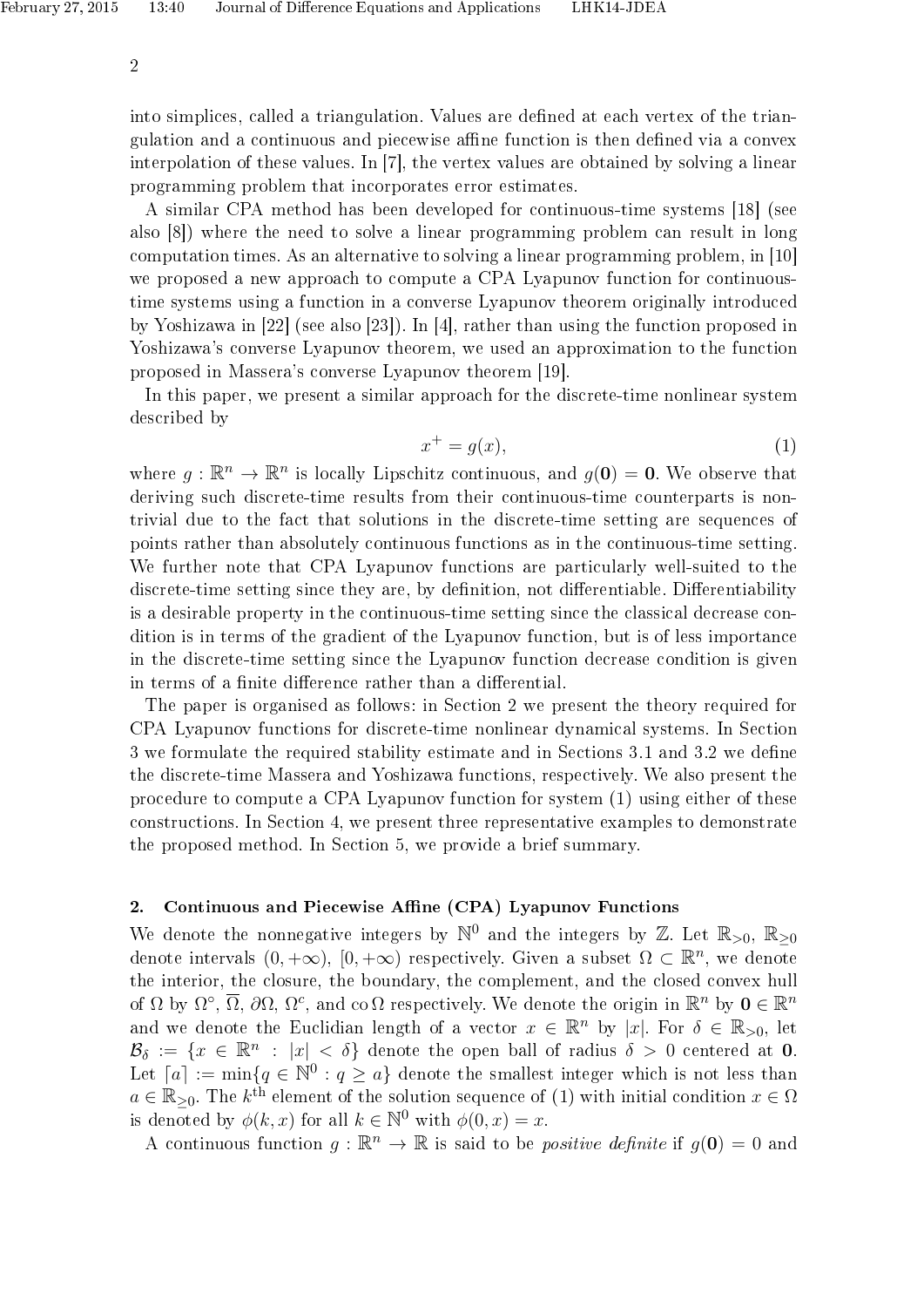$g(x) > 0$  for all  $x \neq 0$ . In what follows, we will make use of the common function classes  $\mathcal{K}_{\infty}$  and  $\mathcal{KL}$ . A function  $\alpha \in \mathcal{K}_{\infty}$  if  $\alpha : \mathbb{R}_{\geq 0} \to \mathbb{R}_{\geq 0}$  is continuous, zero at zero, strictly increasing, and approaches infinity as its argument approaches infinity. A function  $\beta \in \mathcal{KL}$  if  $\beta : \mathbb{R}_{\geq 0} \times \mathbb{R}_{\geq 0} \to \mathbb{R}_{\geq 0}$  is continuous and is zero at zero and strictly increasing in its first argument and strictly decreasing to zero in its second argument. For details of these functions, their properties, and their general usage in systems theory, we refer to [12, 15].

In order to define CPA functions, we recall the definition of a suitable triangulation of a compact set from  $[10]$ . A suitable triangulation is defined based on the following basic concepts:

Definition 2.1 The convex hull of vectors 
$$
x_0, ..., x_n \in \mathbb{R}^n
$$
 is given by  
\n
$$
\operatorname{co}(x_0, ..., x_n) = \left\{ \sum_{i=0}^n \lambda_i x_i : 0 \le \lambda_i \le 1, \sum_{i=0}^n \lambda_i = 1 \right\}.
$$
\n(2)

Definition 2.2 A set of vectors  $x_0, \ldots, x_n \in \mathbb{R}^n$  is called affine independent if  $\sum_{n=1}^{\infty}$  $\frac{i=1}{i}$  $\lambda_i(x_i - x_0) = 0$  implies  $\lambda_i = 0$  for  $i = 1, \ldots, n$ .

Note that the above definition is independent of choice of reference node; i.e., the numbering of the vectors is unimportant.

Definition 2.3 For the ordered set of vectors  $x_i \in \mathbb{R}^n$ ,  $i = 0, 1, ..., n$ , where  $x_1, \ldots, x_n \in \mathbb{R}^n$  are affine independent, an n-simplex is defined by

$$
S := \mathrm{co}(x_0, \ldots, x_n) = \left\{ \sum_{i=0}^n \lambda_i x_i \, : \, 0 \leq \lambda_i \leq 1, \sum_{i=0}^n \lambda_i = 1 \right\}.
$$

The point defined by the vector  $x_i$  is called a vertex. The face of the *n*-simplex is defined as the convex hull of any nonempty subset of the  $n+1$  vertices.

Definition 2.4 We call a finite collection  $\mathcal{T} = {\mathcal{S}_1, \mathcal{S}_2, \ldots, \mathcal{S}_N}$  of n-simplices in  $\mathbb{R}^n$  a suitable triangulation  $if:$ 

- i) Simplices  $\mathcal{S}_{\nu}, \mathcal{S}_{\mu} \in \mathcal{T}, \nu \neq \mu$ , intersect in a common face or not at all.
- ii) For  $\mathcal{D}_{\mathcal{T}} := \cup_{\nu} \mathcal{S}_{\nu}$ , the set  $\mathcal{D}_{\mathcal{T}}^{\circ}$  is a connected neighbourhood of the origin.
- iii) If  $0 \in S_{\nu}$ , then 0 is a vertex of  $S_{\nu}$ .

Definition 2.5 Given a suitable triangulation  $\mathcal{T}$ , we say that a set  $\mathcal{O} \subset \mathcal{D}_{\mathcal{T}} \subset \mathbb{R}^n$ satisfies Property A if:

- (i)  $\mathcal{O}$  is a compact and connected neighbourhood of the origin.
- (ii) There exists no simplex  $\mathcal{S}_{\nu}$  with  $x, y \in \mathcal{S}_{\nu}$  satisfying  $x \in \mathcal{O}^{\circ}, y \in \mathcal{D}_{\mathcal{T}} \setminus \mathcal{O}$ .
- (iii) If  $x \in \mathcal{O}$ , then  $g(x) \in \mathcal{D}_{\mathcal{T}}$ .

Condition (i) requires that the origin be in the domain of interest, while (ii) implies that simplices cannot include elements of  $\partial\mathcal{O}$  in their interior. Condition (iii) implies that system (1) is forward complete in  $\mathcal{D}_{\mathcal{T}}$ .

For a suitable triangulation  $\mathcal{T}$ , we define CPA $|\mathcal{T}|$  as the set of continuous functions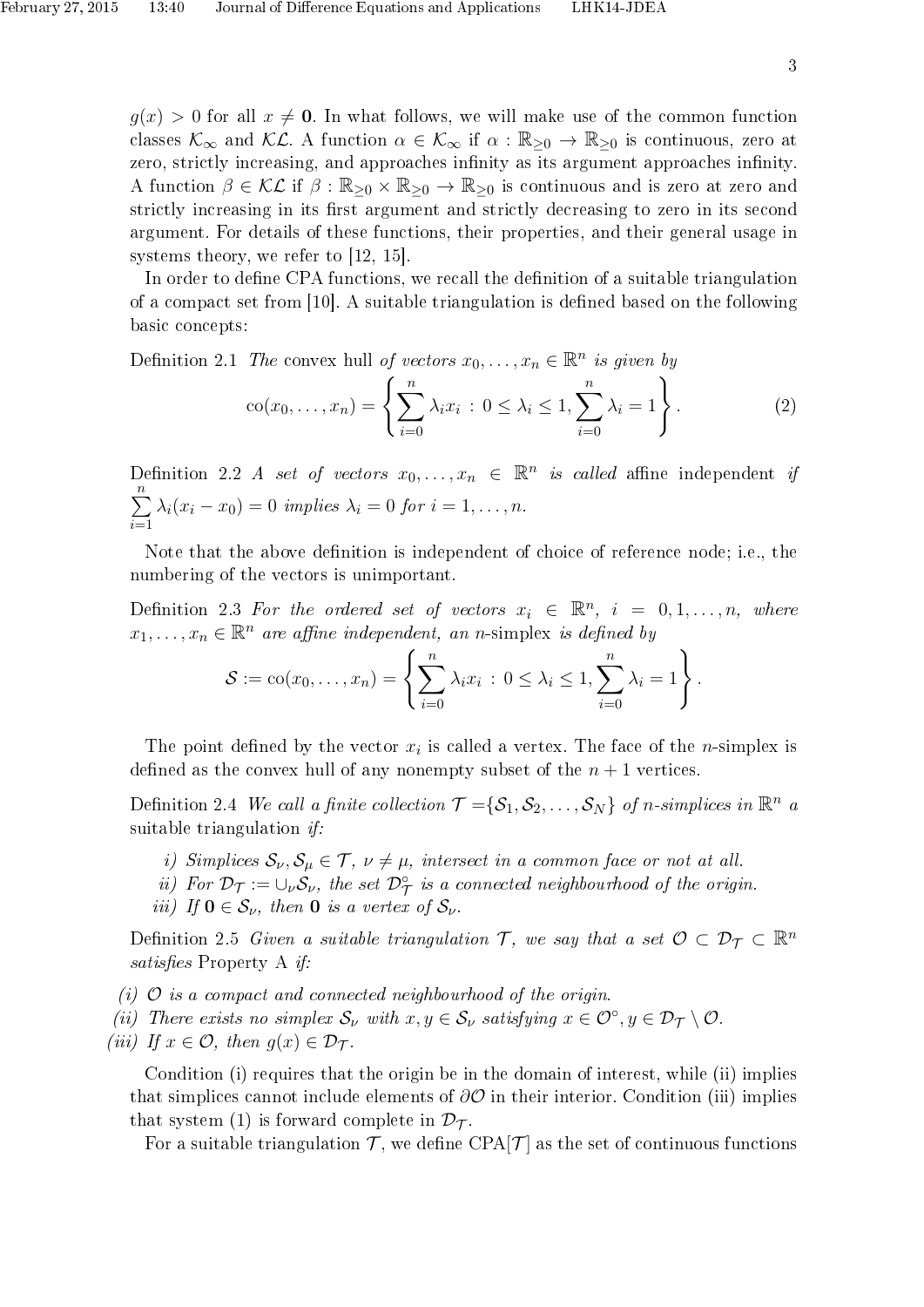$V: \mathcal{D}_{\mathcal{T}} \to \mathbb{R}$  which are linearly affine on each simplex  $\mathcal{S}_{\nu}$ ; i.e.,

$$
V(x) = w_{\nu}^{\top} x + a_{\nu}, \quad x \in \mathcal{S}_{\nu}, \tag{3}
$$

where  $w_{\nu} \in \mathbb{R}^n$  and  $a_{\nu} \in \mathbb{R}$ .

In the interior of any simplex, a function  $V \in \text{CPA}[\mathcal{T}]$  is differentiable and we denote the gradient of a function  $V \in \text{CPA}[\mathcal{T}]$  in the interior of simplex  $\mathcal{S}_{\nu}$  by  $\nabla V_{\nu}$ . In other words, with (2), for each  $x \in \mathcal{S}_{\nu}^{\circ}$  we have

$$
\nabla V_{\nu} := \nabla V(x) = w_{\nu}.
$$
\n(4)

In the following, we present the definition of a CPA Lyapunov function for system (1) on a compact, connected set  $\mathcal{O} \subset \mathcal{D}_{\mathcal{T}} \subset \mathbb{R}^n$  minus an arbitrary fixed small neighbourhood of the origin.

Definition 2.6 Let  $\mathcal T$  be a suitable triangulation,  $V \in \text{CPA}[\mathcal T]$  be a positive definite function, and  $\mathcal{O} \subset \mathcal{D}_{\mathcal{T}}$  satisfy Property A. Define the constant

 $q^* = \inf \{ q \in \mathbb{R}_{\geq 0} : |g(x)| \leq q|x|, \forall x \in \mathcal{O} \}$  (5)

where  $q^* < \infty$  since g is locally Lipschitz. Let  $\varepsilon > 0$  be such that

$$
\begin{cases}\n\max_{|x| \le q^* \varepsilon} V(x) < \min_{x \in \partial \mathcal{O}} V(x), \\
\beta_{q^* \varepsilon} \subset \mathcal{O}.\n\end{cases} \quad \text{for } q^* > 1,\n\tag{6}
$$

or

$$
\max_{|x| \le \varepsilon} V(x) < \min_{x \in \partial \mathcal{O}} V(x), \qquad \text{for } q^* \le 1. \tag{7}
$$

If

$$
V(g(x)) - V(x) < 0 \tag{8}
$$

holds for all  $x \in \mathcal{O} \setminus \mathcal{B}_{\varepsilon}$ , then V is called a CPA[T] Lyapunov function for (1) on  $\mathcal{O} \setminus \mathcal{B}_{\varepsilon}$ .

By a slight abuse of notation we denote the set of solutions of (1) at time  $k \in \mathbb{N}^0$ from a compact set  $\mathcal{C} \subset \mathbb{R}^n$  by  $\phi(k,\mathcal{C}) := \bigcup_{x \in \mathcal{C}} \phi(k,x)$ . Denote the sublevel sets of  $V$  by

$$
\mathcal{L}_{V,c} := \{ x \in \mathcal{D}_{\mathcal{T}} : V(x) \le c \}, \quad c \in \mathbb{R}_{>0}.
$$
 (9)

THEOREM 2.7. Let  $\mathcal T$  be a suitable triangulation,  $\mathcal O \subset \mathcal D_{\mathcal T}$  satisfy Property A, and let  $V : \mathcal{D}_{\mathcal{T}} \to \mathbb{R}_{\geq 0}$  be a CPA[T] Lyapunov function for (1) on  $\mathcal{O} \backslash \mathcal{B}_{\varepsilon}$  with appropriate  $q^*, \varepsilon \in \mathbb{R}_{>0}$  as in Definition 2.6. Define

$$
m := \begin{cases} \max_{|x| \le q^* \varepsilon} V(x), & \text{if } q^* > 1, \\ \max_{|x| \le \varepsilon} V(x), & \text{if } q^* \le 1, \end{cases}
$$
 (10)

and  $M := \min_{x \in \partial \mathcal{O}} V(x)$ . If for certain  $c \in [m, M)$ ,  $\mathcal{L}_{V,c}$  and  $\mathcal{L}_{V,m}$  are connected, then  $\mathcal{B}_{\varepsilon} \subset \mathcal{L}_{V,c} \subset \mathcal{O}$  and there exists a  $K_c \in \mathbb{N}^0$  such that  $\phi(k,\mathcal{L}_{V,c}) \subset \mathcal{L}_{V,m}$  for all  $k \geq K_c$ .

*Proof.* According to (6), (7), and the definitions of m and M, we get that  $m < M$ . It follows directly by the definitions of m and M and the continuity of V that  $\mathcal{B}_{\varepsilon} \subset$  $\mathcal{L}_{V,c} \subset \mathcal{O}.$ 

For  $x \in \mathcal{L}_{V,c} \setminus \mathcal{B}_{\varepsilon}$ , (8) implies that  $g(x) \in \mathcal{L}_{V,c}$ . For  $x \in \mathcal{B}_{\varepsilon}$  we get by (5) that  $|g(x)| < q^* \varepsilon$ . Hence, by the definition of m we get  $g(x) \in \mathcal{L}_{V,m} \subset \mathcal{L}_{V,c}$ . Thus  $\mathcal{L}_{V,c}$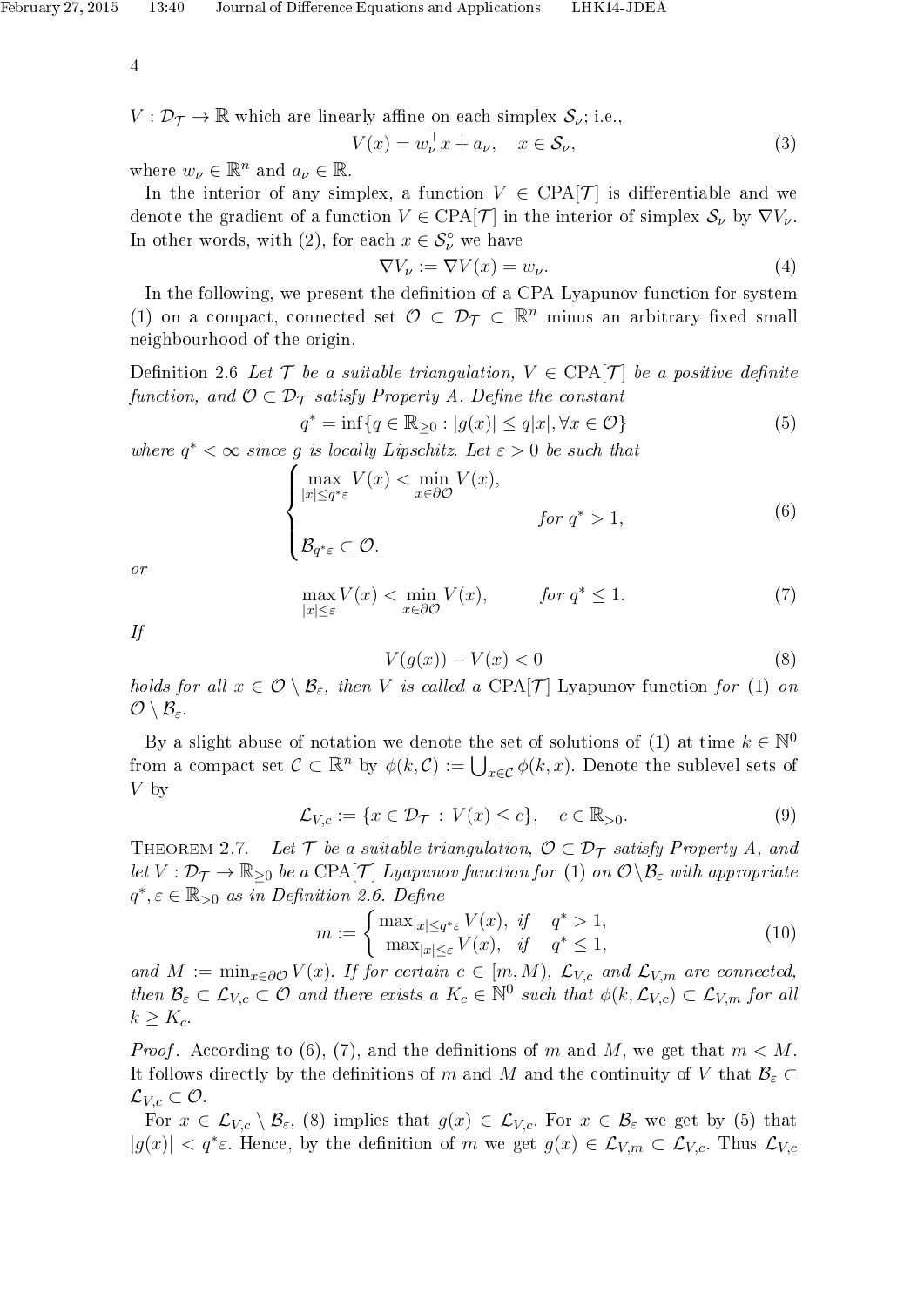is positively invariant. The last assertion of the theorem now follows from (8) with  $\alpha^* := - \max_{x \in \mathcal{O} \setminus \mathcal{B}_\varepsilon} [V(g(x)) - V(x)] > 0$  and with  $K_c \ge (c - m)/\alpha^*$ . — Примерение и производите в примерение и производите в собстании и производите и примерение и при<br>В собстании и примерение и примерение и примерение и примерение и примерение и примерение и примерение и приме<br>В собстан

Remark 1. The conditions of Theorem 2.7 are more restrictive than the conditions in [10, Theorem 2.3] for continuous-time systems. These more restrictive conditions are required because the solution of (1) is a sequence of points rather than an absolutely continuous function. Similar to the continuous time result in [10, Theorem 2.3], Theorem 2.7 provides an estimate of the domain of attraction for the positively invariant set  ${\cal L}_{V,m}.$  In particular, in order to ensure  $\mathcal{B}_{q^*\varepsilon}\subset\mathcal{O}$  and define the smallest forward invariant set covering  $\mathcal{B}_{\varepsilon}$ , it is necessary to distinguish between the cases  $q^* > 1$  and  $q^* \leq 1$  in (6), (7), and (10).

For  $q^* \leq 1$ ,  $g(x) \in \mathcal{B}_{\varepsilon}$  for  $x \in \mathcal{B}_{\varepsilon}$ . Hence  $\mathcal{B}_{\varepsilon}$  is forward invariant. The level set  $\mathcal{L}_{V,m}$ defined by (9)-(10) is the smallest forward invariant set covering  $\mathcal{B}_{\varepsilon}$  when  $q^* \leq 1$ .

On the other hand, for  $q^* > 1$ , it is possible that  $g(x) \notin \mathcal{B}_{\varepsilon}$  for  $x \in \mathcal{B}_{\varepsilon}$ . In order to guarantee  $g(x) \in \mathcal{O}$  for  $x \in \mathcal{B}_{\varepsilon}, \mathcal{B}_{q^*\varepsilon} \subset \mathcal{O}$  should be required. Then we have  $V(g(g(x))) < V(g(x))$  for  $x \in \mathcal{B}_{\varepsilon}$ ,  $g(x) \in \mathcal{O} \setminus \mathcal{B}_{\varepsilon}$ . Thus the level set  $\mathcal{L}_{V,m}$  defined in (10) is the smallest forward invariant set covering  $\mathcal{B}_{\varepsilon}$  when  $q^* > 1$ .

We state the criteria for verifying that a given CPA function is a CPA Lyapunov function in Theorem 2.8 and Corollary 2.9. We denote the diameter of a simplex  $\mathcal{S} \subset \mathbb{R}^n$  by diam $(\mathcal{S}) := \max\{|x - y| : x, y \in \mathcal{S}\}.$ 

THEOREM 2.8. Let  $\mathcal T$  be a suitable triangulation,  $\mathcal O \subset \mathcal D_{\mathcal T}$  satisfy Property A and  $\varepsilon > 0$  be a constant. Let  $V \in \text{CPA}[\mathcal{T}]$  and  $C, G_{\nu} \in \mathbb{R}_{\geq 0}$  satisfy

 $|g(x) - g(y)| \le G_{\nu}|x - y|$ , for all  $x, y \in S_{\nu}$ , (11)

$$
\max_{\nu=1,2,\dots,N} |\nabla V_{\nu}| \le C. \tag{12}
$$

If for each simplex  $S_{\nu} \subset \mathcal{O}$  satisfying  $S_{\nu} \cap \mathcal{B}_{\varepsilon}^c \neq \emptyset$  the inequalities

$$
V(g(x_i^{\nu})) - V(x_i^{\nu}) + CG_{\nu} \operatorname{diam}(\mathcal{S}_{\nu}) < 0
$$
\n
$$
\vdots \quad 0 \quad 1 \qquad \dots \qquad \text{then} \tag{13}
$$

hold for all  $i = 0, 1, \ldots, n$ , then

$$
V(g(x)) - V(x) < 0
$$

for all  $x \in \mathcal{O} \setminus \mathcal{B}_{\varepsilon}$ .

*Proof.* Let  $x \in \mathcal{O} \setminus \mathcal{B}_{\varepsilon}$  be arbitrary. Then there exists an  $\mathcal{S}_{\nu} \subset \mathcal{O}$  such that  $x \in \mathcal{S}_{\nu}$ ; i.e.,  $x = \sum_{i=0}^{n} \lambda_i x_i^{\nu}$  where  $\sum_{i=0}^{n} \lambda_i = 1$ . We note that  $(12)$  implies that  $V \in \text{CPA}[\mathcal{T}]$ is Lipschitz on  $\mathcal{D}_{\mathcal{T}}$  with Lipschitz constant C. Therefore,

$$
V(g(x)) - V(x) = V(g(x)) - \sum_{i=0}^{n} \lambda_i V(g(x_i^{\nu})) + \sum_{i=0}^{n} \lambda_i V(g(x_i^{\nu})) - \sum_{i=0}^{n} \lambda_i V(x_i^{\nu})
$$
  

$$
\leq \sum_{i=0}^{n} \lambda_i [V(g(x_i^{\nu})) - V(x_i^{\nu}) + CG_{\nu} \operatorname{diam}(\mathcal{S}_{\nu})].
$$
  
and on (13) we conclude that  $V(g(x)) - V(x) < 0$  for all  $x \in \mathcal{O} \setminus \mathcal{B}$ 

Based on (13), we conclude that  $V(g(x)) - V(x) < 0$  for all  $x \in \mathcal{O} \setminus \mathcal{B}_{\varepsilon}$ .

Remark 2. For  $x_i^{\nu}$  close to the origin, the (positive) interpolation error term  $CG_{\nu}$  diam( $S_{\nu}$ ) may become the dominant factor on the left hand side of (13) and, in this case,  $(13)$  fails to hold. For a fixed distance from the origin, one can overcome this by choosing a finer triangulation, i.e., reducing the size of  $\text{diam}(\mathcal{S}_{\nu})$ . For simplices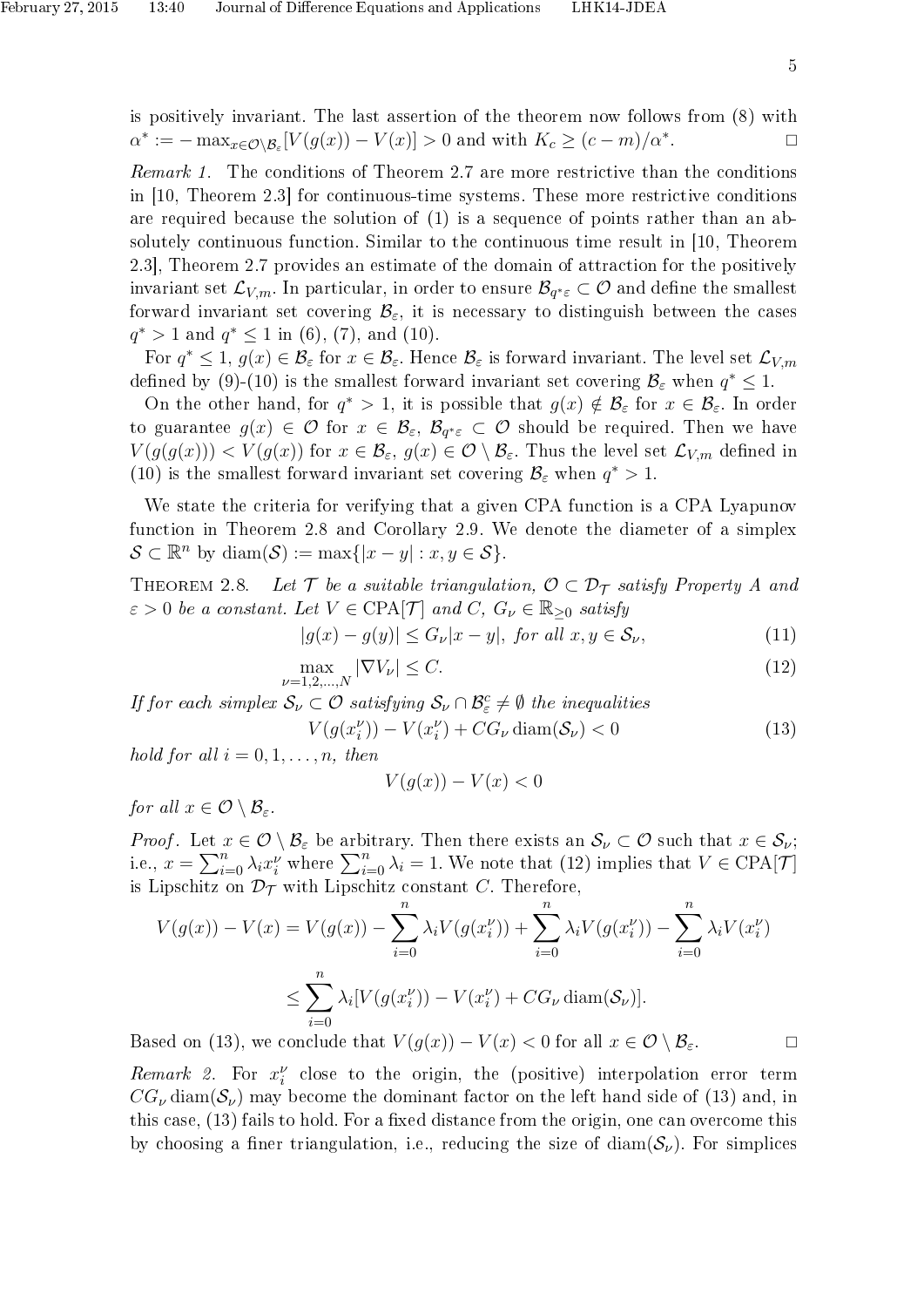with the origin as a vertex, however, this problem requires a much more involved solution that only works if the origin is exponentially stable, cf. [7].

With the result of Theorem 2.8, the following Corollary is immediate.

COROLLARY 2.9. Let  $V \in \text{CPA}[\mathcal{T}]$  from Theorem 2.8 be positive definite and the constant  $\varepsilon \in \mathbb{R}_{>0}$  satisfy (6) or (7) as appropriate. If the inequalities (13) are satisfied for all  $S_\nu \subset \mathcal{O}$  with  $S_\nu \cap \mathcal{B}_\varepsilon^c \neq \emptyset$ , then V is a CPA Lyapunov function for (1) on  $\mathcal{O} \setminus \mathcal{B}_{\varepsilon}.$ 

Remark 3. From Theorem 2.8 and Corollary 2.9, for a candidate Lyapunov function  $V \in \text{CPA}[\mathcal{T}]$ , the verification that V is a CPA[T] Lyapunov function for system (1) can be done by checking that  $V$  is positive definite and that the inequality (13) holds for each vertex of each simplex. The problem then is to find a candidate  $CPA[\mathcal{T}]$ Lyapunov function which, in essence, requires defining function values at each vertex in the triangulation. In [7], this is done by constructing and solving a linear programming problem. In what follows, we will calculate vertex values using two constructions from classical converse Lyapunov theorems and then verify inequality (13) for each vertex in the triangulation.

In the following we recall the definition of CPA approximations to functions as stated in [10, Definition 2.6].

Definition 2.10 Let  $D \subset \mathbb{R}^n$  be a domain,  $W : D \to \mathbb{R}$  be a function, and  $\mathcal T$  be a triangulation such that  $\mathcal{D}_{\mathcal{T}} \subset \mathcal{D}$ . The CPA[T] approximation V to W on  $\mathcal{D}_{\mathcal{T}}$  is the function  $V \in \text{CPA}[\mathcal{T}]$  defined by  $V(x) = W(x)$  for all vertices x of all simplices in  $\mathcal T$ .

Given a triangulation  $\mathcal{T}$ , and simplex  $\mathcal{S}_{\nu} := \text{co}(x_0^{\nu}, x_1^{\nu}, \dots, x_n^{\nu}) \in \mathcal{T}$ , the shapematrix  $X_{\nu}$  of  $S_{\nu}$  is defined by writing the vectors  $x_1^{\nu} - x_0^{\nu}$ ,  $x_2^{\nu} - x_0^{\nu}$ , ...,  $x_n^{\nu} - x_0^{\nu}$  in its rows subsequently; i.e.,

$$
X_{\nu} = \begin{bmatrix} (x_1^{\nu} - x_0^{\nu})^{\top} \\ (x_2^{\nu} - x_0^{\nu})^{\top} \\ \vdots \\ (x_n^{\nu} - x_0^{\nu})^{\top} \end{bmatrix} .
$$
 (14)

Note that, as we have defined a simplex by an *ordered* set of vertices (Definition 2.3), the shape-matrix is well defined. In order to make sure that the simplex  $S_{\nu}$ is not degenerate, the value  $\text{diam}(\mathcal{S}_{\nu})|X_{\nu}^{-1}|$  should be bounded. Here  $|X_{\nu}^{-1}|$  is the spectral norm of the inverse of  $X_{\nu}$  (see part (ii) in the proof of [2, Theorem 4.6]). Hence, we see that degeneracy of a simplex corresponds to a linear dependence in the rows of the shape matrix, indicating a decrease in dimension, or "flattening", of the simplex which results in a large value for  $|X_{\nu}^{-1}|$ . However, since it may be necessary to refine a triangulation to obtain smaller simplices, resulting in vertices that may be close together without coming closer to decreasing the dimension of the simplex, our measure of degeneracy is scaled by the diameter of the simplex, diam( $\mathcal{S}_{\nu}$ ). For example, this measure of degeneracy is bounded in the proof of Theorem 2.12 in (20) below.

We now state conditions under which the CPA $|\mathcal{T}|$  approximation V to a Lyapunov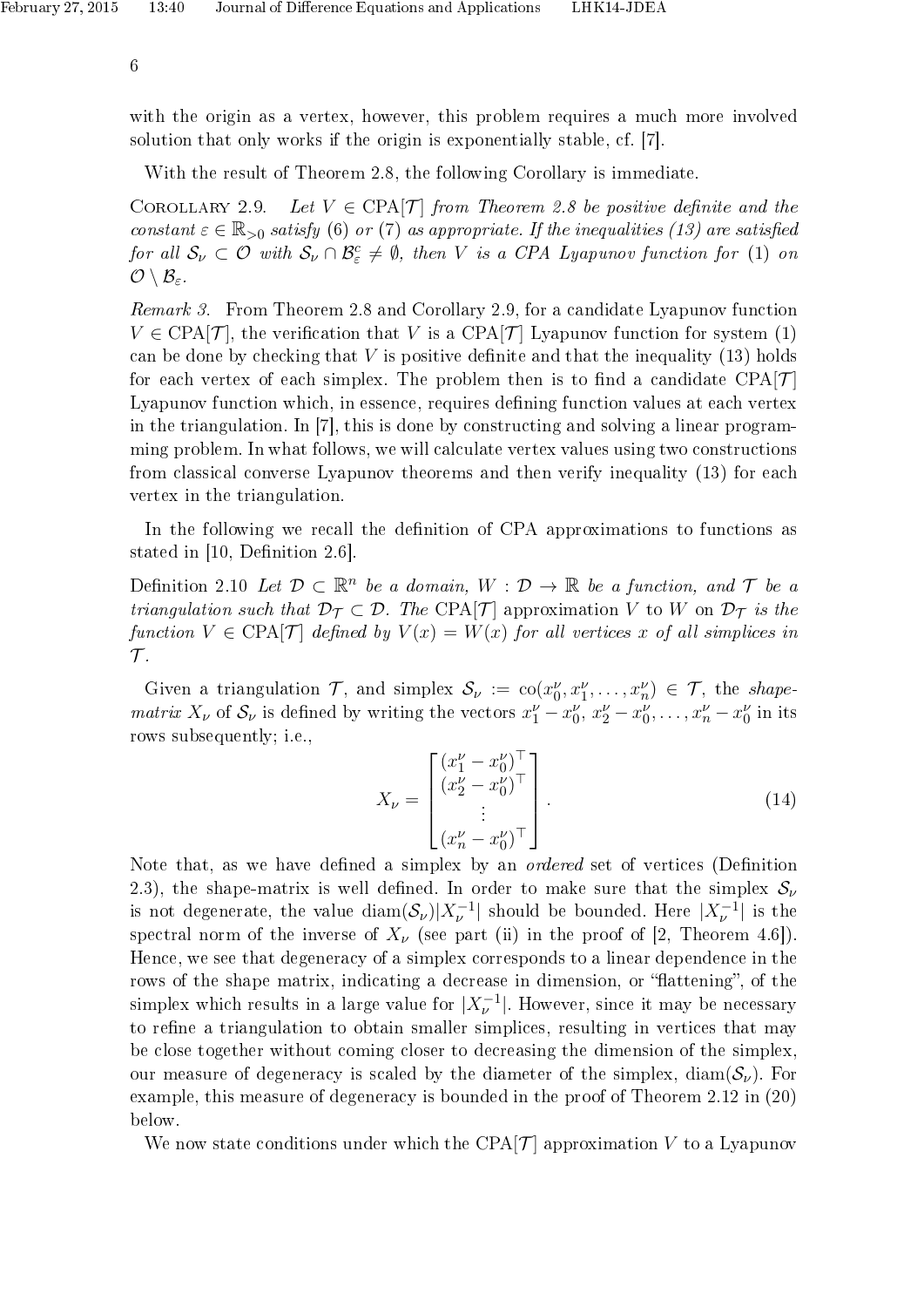function  $W: \mathcal{D} \to \mathbb{R}_{\geq 0}$  is a CPA[T] Lyapunov function on  $\mathcal{O} \setminus \mathcal{B}_{\varepsilon} \to \mathbb{R}_{\geq 0}$  for a compact inner approximation  $\mathcal O$  of  $\mathcal D$  and a small  $\varepsilon > 0$ . We first define a Lyapunov function.

Definition 2.11 Given a domain  $\mathcal{D} \subset \mathbb{R}^n$ ,  $\mathbf{0} \in \mathcal{D}$ , a continuous function  $W : \mathbb{R}^n \to$  $\mathbb{R}_{\geq 0}$  is a Lyapunov function for (1) on D if  $W(0) = 0$  and there exist positive definite functions  $\alpha, \alpha_1 : \mathbb{R}_{\geq 0} \to \mathbb{R}_{\geq 0}$  such that, for every  $x \in \mathcal{D}$ ,

$$
\alpha_1(|x|) \le W(x), \text{ and}
$$
  
 
$$
W(g(x)) - W(x) \le -\alpha(|x|).
$$

THEOREM 2.12. Assume  $W \in C^1(\mathbb{R}^n, \mathbb{R}_{\geq 0})$  is a Lyapunov function for system (1) on domain D. Let  $C_1, C_0 \subset \mathcal{D}$  (C "Inner" and "Outer") be simply connected compact neighbourhoods of the origin such that

$$
\mathcal{C}_I\subset \mathcal{C}_O^\circ\subset \mathcal{C}_O\subset \mathcal{D}.
$$

Then, for every  $\varepsilon \in \mathbb{R}_{>0}$  small enough, we can construct a triangulation  $\mathcal T$  and a set  $\mathcal{O}, \mathcal{C}_I \subset \mathcal{O} \subset \mathcal{C}_O$ , fulfilling Property A, such that the CPA[T] approximation V to W is a CPA[T] Lyapunov function for system (1) on  $\mathcal{O} \setminus \mathcal{B}_{\varepsilon}$ .

*Proof.* Since we must prove that, among other things,  $V(g(x)) - V(x) < 0$  for all  $x \in \mathcal{O} \setminus \mathcal{B}_{\varepsilon}$ , V must be defined at least on  $\mathcal{O} \cup g(\mathcal{O})$ . To simplify the proof we define V on a larger set. For this it is convenient to introduce the sets

$$
\mathcal{D}_I := \text{co}[\mathcal{C}_O \cup g(\mathcal{C}_O)] \text{ and } \mathcal{D}_O := \mathcal{D}_I + \overline{\mathcal{B}}_1,
$$

where the addition in the latter term denotes the Minkowski sum. Note that both  $\mathcal{D}_I$  and  $\mathcal{D}_O$  are compact.

Set

$$
L := \max_{x \in \mathcal{D}_O} |\nabla W(x)| \text{ and } G := \sup_{x, y \in \mathcal{D}_O} \frac{|g(x) - g(y)|}{|x - y|}.
$$
 (15)

Clearly  $L < \infty$  because  $W \in C^1(\mathbb{R}^n)$  and  $G < \infty$  because g is locally Lipschitz. Since  $W(x)$  is a Lyapunov function for (1) on  $\mathcal{D}$ , we get that there exists a positive definite function  $\alpha : \mathbb{R}_{\geq 0} \to \mathbb{R}_{\geq 0}$  such that

$$
W(g(x)) - W(x) \le -\alpha(|x|), \text{ for all } x \in \mathcal{D}.
$$
 (16)

Set  $q^* = \inf\{q \in \mathbb{R}_{\geq 0} : |g(x)| \leq q|x|, \forall x \in C_O\}$  and choose  $0 < \varepsilon < 1$  so small that  $\sqrt{ }$  $\int$  $\overline{\mathcal{L}}$ max  $|x|$ ≤(G+1)ε  $W(x) < \min$  $x \in \mathcal{C}_O \backslash \mathcal{C}_I^{\circ}$  $W(x)$ , for  $q^* > 1$ ,  $\mathcal{B}_{G\varepsilon}\subset\mathcal{C}_I$ (17)

or

$$
\max_{|x| \le 2\varepsilon} W(x) < \min_{x \in \mathcal{C}_O \setminus \mathcal{C}_I^{\circ}} W(x), \qquad \text{for } q^* \le 1. \tag{18}
$$

Fix an  $R > 0$  and choose a  $\delta_R > 0$  to satisfy

$$
\delta_R < \min\left\{\frac{\varepsilon}{2}, \frac{\alpha(\varepsilon/2)}{L(1+RG)}, \min\{|x-y| \, : \, x \in \mathcal{C}_O^c, y \in \mathcal{C}_I\} \right\},\tag{19}
$$

where  $\alpha$  comes from (16).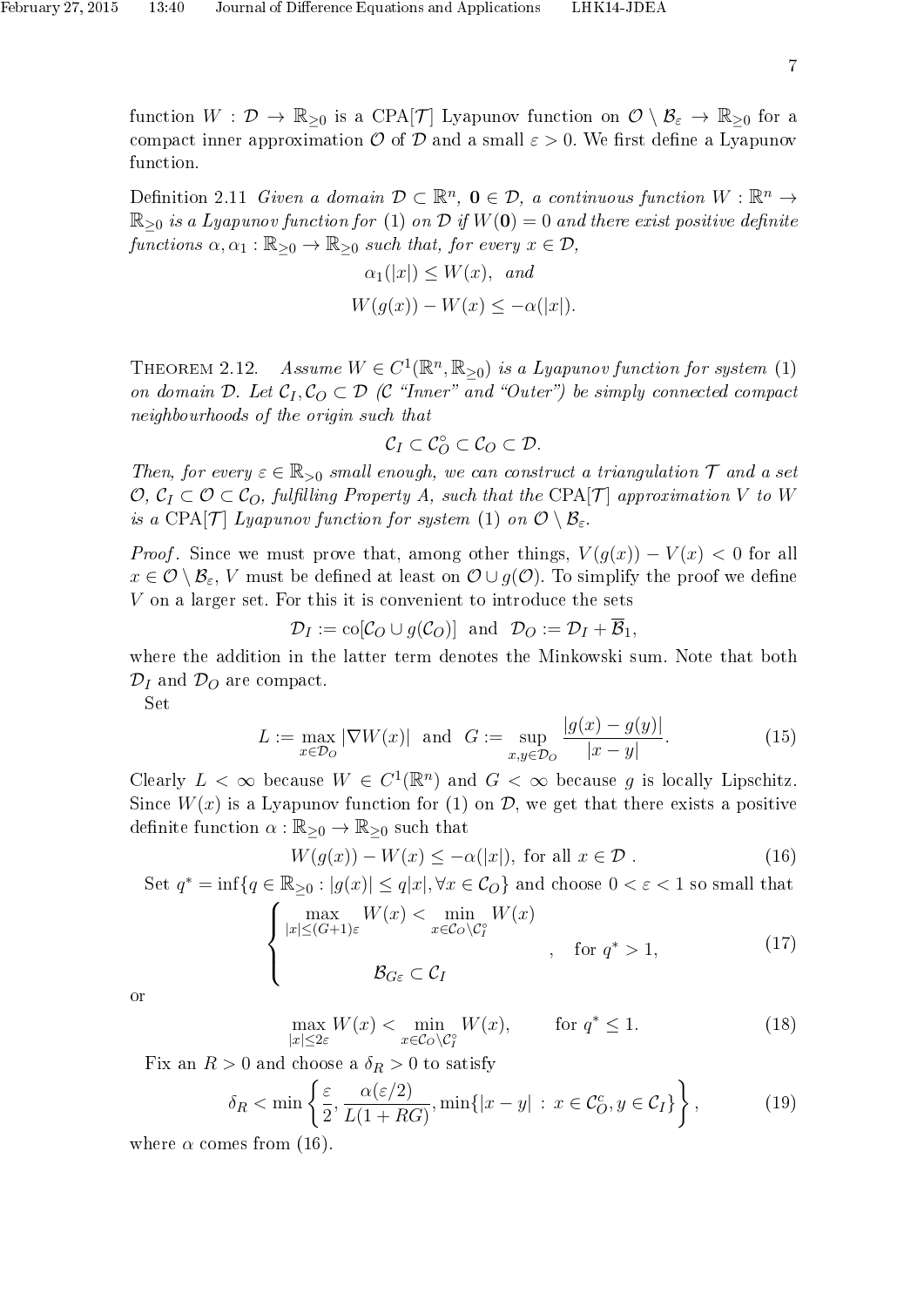Let T be any triangulation such that  $\mathcal{D}_I \subset \mathcal{D}_{\mathcal{T}}$ ,

$$
\max_{\mathcal{S}_{\nu} \in \mathcal{T}} \text{diam}(\mathcal{S}_{\nu}) \le \delta_R \text{ , and } \max_{\mathcal{S}_{\nu} \in \mathcal{T}} \text{diam}(\mathcal{S}_{\nu}) |X_{\nu}^{-1}| \le R. \tag{20}
$$

Note that the second expression provides a bound on how close any simplex can be to degeneracy as per the discussion following (14). Such a triangulation exists and is not difficult to construct; e.g.  $\mathcal{T}_{K,b}^{\mathcal{D}_I}$  from [8, Def. 13] with  $K = 0$  and  $b = \delta_R$ √  $\overline{n}$ . It can be verified that for  $\mathcal{T}_{0,\delta}^{\mathcal{D}_I}$  $\epsilon_{0,\delta_R\sqrt{n}}^{D_I}$  it is sufficient to take  $R=4$  and obviously  $\delta_R>0$ can be chosen as small as one wishes. Further, as  $\delta_R < \varepsilon/2 < 1/2$ , we have  $\mathcal{D}_{\mathcal{T}} \subset \mathcal{D}_{\mathcal{O}}$ by the definition of  $\mathcal{D}_O$ .

Let  $\mathcal O$  be the union of those simplices in  $\mathcal T$  that have a nonempty intersection with the interior of  $C_I$ , i.e.

$$
\mathcal{O}:=\bigcup_{\mathcal{S}_{\nu}\cap\mathcal{C}^c_I\neq\emptyset}\mathcal{S}_{\nu}.
$$

By (20) and (19) clearly  $\mathcal{O} \subset \mathcal{C}_O$  and as shown in [8, Lemma 2]  $\mathcal{O}$  is compact. connected, and  $\overline{\mathcal{O}^{\circ}} = \mathcal{O}$ , i.e.  $\mathcal O$  fulfills Property A.

We define V as the CPA[T] approximation to W on  $\mathcal{D}_{\mathcal{T}}$ , i.e. for every vertex  $x_i^{\nu}$ of every simplex  $S_{\nu} \in \mathcal{T}$  we fix  $V(x_i^{\nu}) := W(x_i^{\nu})$ . It is obvious that V is a positive definite function.

By the definition of  $q^*$  in (5) and G in (15) and because  $\mathcal{O} \subset \mathcal{D}_O$  we have  $q^* \leq G$ . Based on  $(17)$  and because V is defined as the interpolation of the vertex values of W we obtain for  $q^* \geq 1$  that

$$
\max_{|x| \le q^* \varepsilon} V(x) \le \max_{|x| \le q^* \varepsilon + \delta_R} W(x) \le \max_{|x| \le (G+1)\varepsilon} W(x) < \min_{x \in \mathcal{C}_O \backslash \mathcal{C}_I^{\circ}} W(x) \le \min_{x \in \partial \mathcal{O}} V(x)
$$
\nand

$$
\mathcal{B}_{q^*\varepsilon}\subset\mathcal{B}_{G\varepsilon}\subset\mathcal{C}_I\subset\mathcal{O}.
$$

If  $q^*$  < 1 we get similarly by (18) that

$$
\max_{|x| \le \varepsilon} V(x) \le \max_{|x| \le \varepsilon + \delta_R} W(x) \le \max_{|x| \le 2\varepsilon} W(x) < \min_{x \in \mathcal{C}_O \setminus \mathcal{C}_I^{\circ}} W(x) \le \min_{x \in \partial \mathcal{O}} V(x).
$$
\nor every simplex  $S_{\omega} = \text{co}(x^{\nu}, x^{\nu}, \dots, x^{\nu}) \in \mathcal{T}$  define

For every simplex  $\mathcal{S}_{\nu} = \text{co}(x_0^{\nu}, x_1^{\nu}, \cdots, x_n^{\nu}) \in \mathcal{T}$  define

$$
W_{\nu} := \begin{pmatrix} W(x_1^{\nu}) - W(x_0^{\nu}) \\ W(x_2^{\nu}) - W(x_0^{\nu}) \\ \vdots \\ W(x_n^{\nu}) - W(x_0^{\nu}) \end{pmatrix} .
$$
 (21)

Choose one  $\mathcal{S}_{\nu} = \text{co}(x_0^{\nu}, x_1^{\nu}, \cdots, x_n^{\nu}) \in \mathcal{T}$  and let  $y = x_0^{\nu}$  and  $x \in \mathcal{S}_{\nu}$ . Since  $V \in \text{CPA}[\mathcal{T}], V(x) = V(y) + \nabla V_{\nu}^{\top}(x - y)$ . Then taking  $x = x_i^{\nu} \in \mathcal{S}_{\nu}$  for all  $i \in \{1, 2, \cdots, n\}$ , using the fact that  $V(x_i^{\nu}) = W(x_i^{\nu})$ , and the definitions  $W_{\nu}$ , (21), and  $X_{\nu}$ , (14), we get

$$
\nabla V_{\nu} = X_{\nu}^{-1} W_{\nu}.
$$
\n
$$
(22)
$$

Hence,

$$
V(x) = V(y) + W_{\nu}^{\top} (X_{\nu}^{\top})^{-1} (x - y), \tag{23}
$$

and by (15) and (20) we have

$$
|\nabla V_{\nu}| = |X_{\nu}^{-1}W_{\nu}| \le |X_{\nu}^{-1}| \max_{z \in \mathcal{S}_{\nu}} |\nabla W(z)| \delta_R \le R \max_{z \in \mathcal{D}_O} |\nabla W(z)| = LR =: C \quad (24)
$$

holds uniformly in  $\nu$ . Thus (12) holds with this C.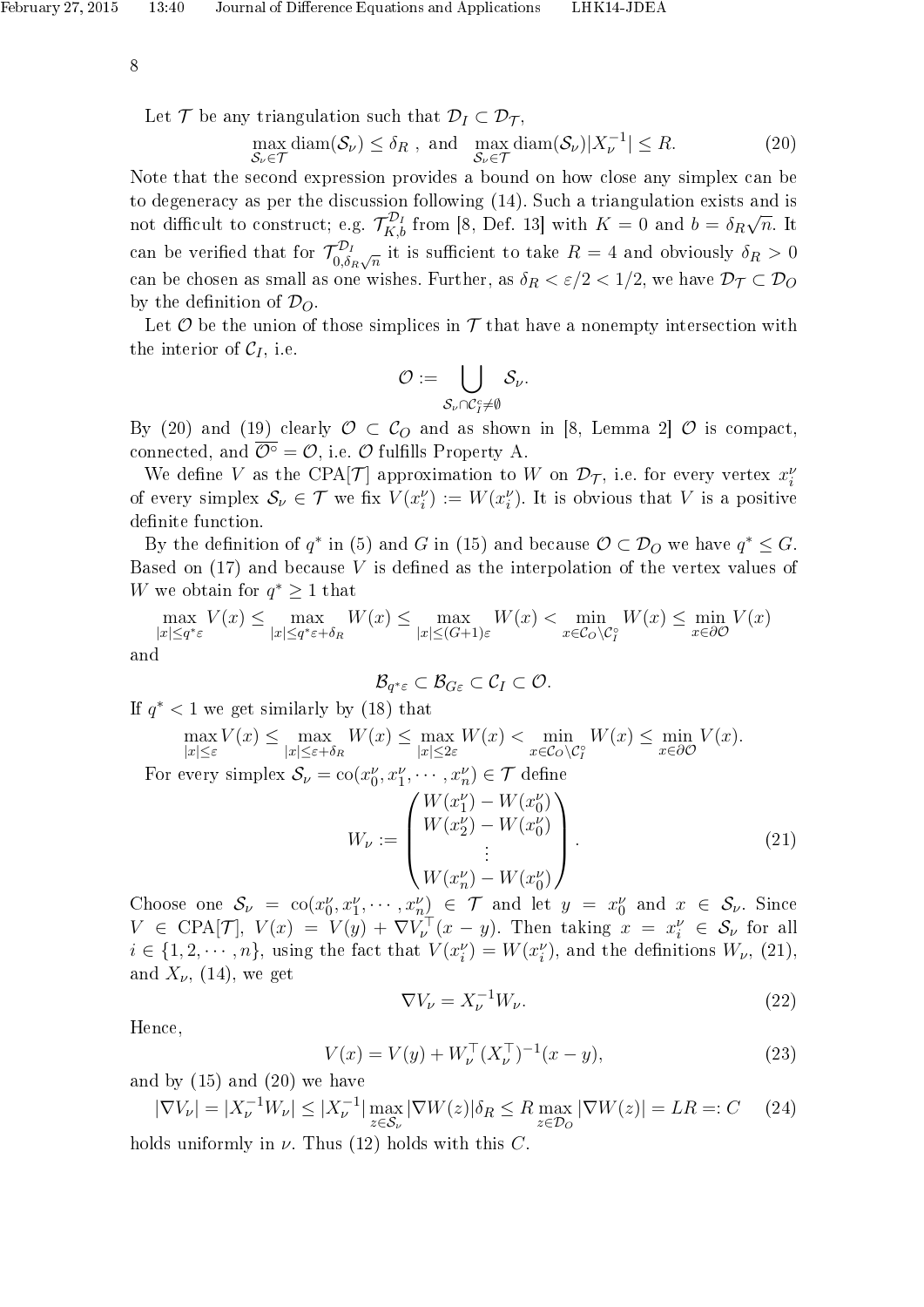Let  $x_i^{\nu}$  be an arbitrary vertex of an arbitrary simplex  $\mathcal{S}_{\nu} \subset \mathcal{O}$ . Since  $g(x) \in \mathcal{D}_{\mathcal{T}}$ , there exists an  $\mathcal{S}_{\mu} := \text{co}(y_0^{\mu})$  $y_1^{\mu}, y_1^{\mu}$  $y_1^{\mu}, \ldots, y_n^{\mu} \in \mathcal{T}$  such that  $g(x_i^{\nu}) = \sum_{i=1}^n$  $j=0$  $\mu_j y_j^{\mu} \in \mathcal{S}_{\mu}$  with  $0 \le \mu_j \le 1$  for  $j = 0, 1, \ldots, n$  and  $\sum_{n=1}^{n}$  $j=0$  $\mu_j = 1$ . We have assigned  $V(x) = W(x)$  for all vertices x of all simplices  $S_{\nu}$ . Hence

$$
V(g(x_i^{\nu})) - V(x_i^{\nu}) = \sum_{j=0}^{n} \mu_j W(y_j^{\mu}) - W(x_i^{\nu})
$$
  
= 
$$
\sum_{j=0}^{n} \mu_j W(y_j^{\mu}) - W\left(\sum_{j=0}^{n} \mu_j y_j^{\mu}\right) + W\left(\sum_{j=0}^{n} \mu_j y_j^{\mu}\right) - W(x_i^{\nu}).
$$
  

$$
g(x_i^{\nu})
$$
 (25)

It follows that

$$
V(g(x_i^{\nu})) - V(x_i^{\nu}) \le L\delta_R - \alpha(|x_i^{\nu}|). \tag{26}
$$

For a simplex  $\mathcal{S}_{\nu} \subset \mathcal{O}$  such that  $\mathcal{S}_{\nu} \cap \mathcal{B}_{\varepsilon}^c \neq \emptyset$  it follows, because  $\delta_R < \varepsilon/2$ , i.e.  $|x_i^{\nu}| \geq$  $\varepsilon/2$ , and by

$$
\delta_R < \frac{\alpha(\varepsilon/2)}{L(1+RG)} \iff L\delta_R - \alpha(\varepsilon/2) < -LRG\delta_R
$$

that

$$
V(g(x_i^{\nu})) - V(x_i^{\nu}) \le L\delta_R - \alpha(\varepsilon/2) \le -LRG\delta_R \le -CG_{\nu}\operatorname{diam}(\mathcal{S}_{\nu}),\qquad(27)
$$

where  $G_{\nu}$  and C are as in Theorem 2.8. Therefore the linear constraints (13) are fulfilled for all vertices  $x_i^{\nu}$  of all simplices  $S_{\nu} \subset \mathcal{O}$  such that  $S_{\nu} \cap \mathcal{B}_{\varepsilon}^c \neq \emptyset$ .

By Corollary 2.9 V is a CPA[T] Lyapunov function for (1) on  $\mathcal{O} \setminus \mathcal{B}_{\varepsilon}$ .

#### 3. Converse Theorem Construction of Lyapunov Functions

We now address the problem of how to calculate the vertex values for each simplex. In [7] the vertex values are obtained by constructing and solving a linear program. This linear program is quite large with at least twice as many variables, and three times as many constraints, as vertices in the triangulation. Computationally, solving this linear program can be quite slow and, for a given triangulation, a feasible solution is not guaranteed to exist. Note that in  $[7]$  it is shown that by a process of refining the triangulation a feasible solution will be found eventually. However, this process of refinement increases the number of vertices and, hence, the size of the linear program.

Converse Lyapunov theorems such as [1, Theorem 5.12.5], [9], [13], [16], and [21, Theorem 1.7.6] state that if system (1) is asymptotically stable, then there exists a Lyapunov function. These results are, in general, not constructive as the value of the Lyapunov function at each point is given by a function of the system solution forward in time from that point. However, as we shall describe in the sequel, it is possible to either exactly or, with arbitrary precision, approximately calculate these Lyapunov functions using knowledge of solutions of  $(1)$  on a finite-time horizon. Furthermore, leveraging the results on CPA functions in the previous section, we only need to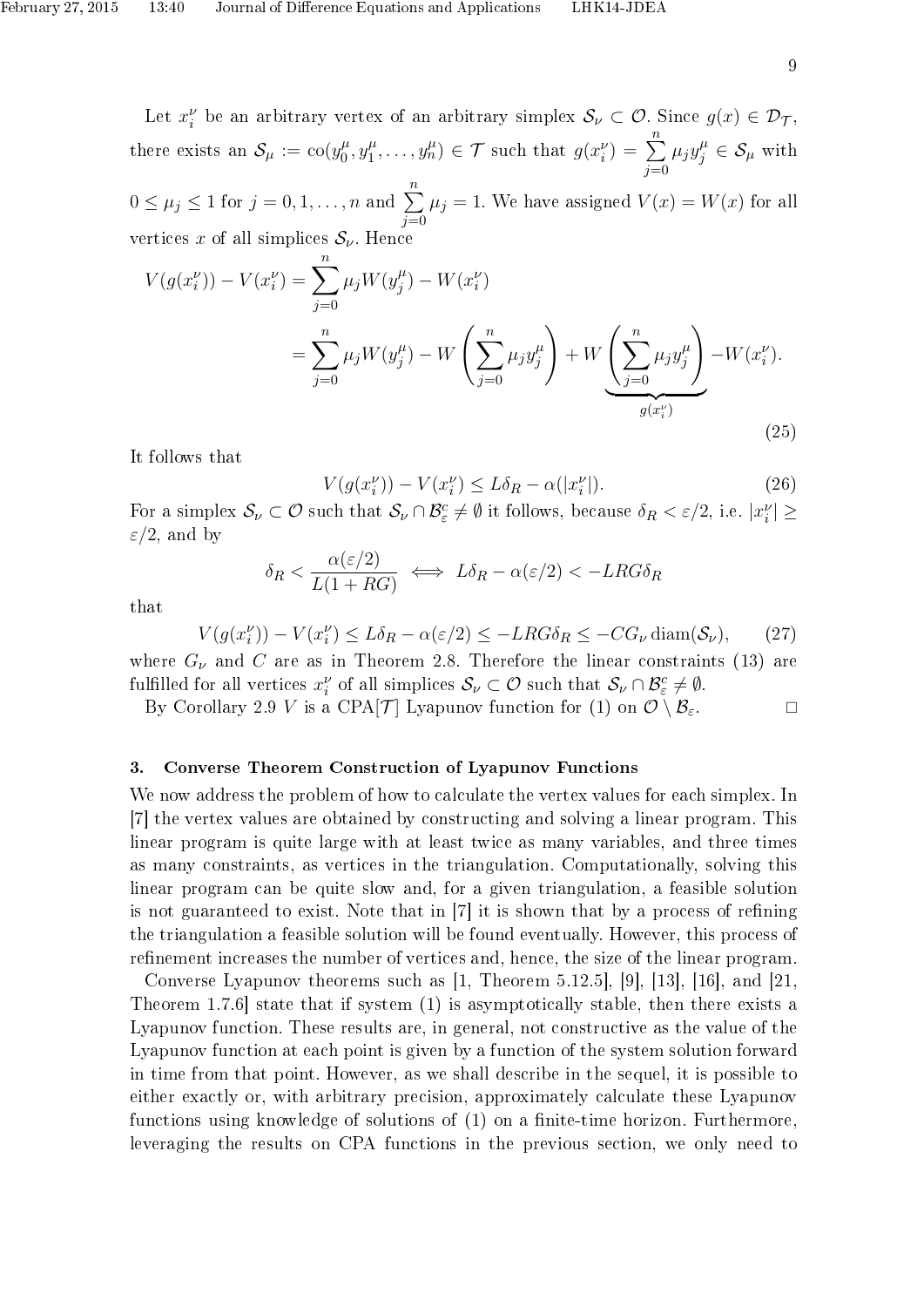perform these calculations at a nite number of points; namely at the vertices of a triangulation.

We will investigate using two different constructions of the Lyapunov function for the purposes of defining the vertex values of a CPA function. The first of these constructions was originally proposed in [19] in continuous-time with a general discretetime result provided in [13]. The second of these constructions was originally proposed in [22] in continuous-time and extended to the discrete-time case in [16].

Given an open set  $\mathcal{D} \subset \mathbb{R}^n$  with  $0 \in \mathcal{D}$ , system (1) is said to be  $\mathcal{KL}$ -stable on  $\mathcal D$  if for all  $x \in \mathcal{D}$ ,  $q(x) \in \mathcal{D}$  and there exists a  $\beta \in \mathcal{KL}$  such that

$$
|\phi(k,x)| \le \beta(|x|,k), \quad \forall x \in \mathcal{D}, \ k \in \mathbb{N}^0. \tag{28}
$$

It has been proved in [17, Proposition 2.2] that the concept of  $\mathcal{KL}$ -stability is equivalent to the concept of asymptotic stability of the origin for system  $(1)$ , given  $\mathcal D$  is a subset of the domain of attraction. If  $\mathcal{D} = \mathbb{R}^n$ , then KL-stability is equivalent to global asymptotic stability of the origin for system (1). The function  $\beta \in \mathcal{KL}$  of (28) is called a stability estimate.

In order to define our candidate Lyapunov functions, we use a version of Sontag's lemma on  $\mathcal{KL}$ -estimates [20, Proposition 7] ([15, Lemma 7]).

LEMMA 3.1. For every  $\mu \in (0,1)$  and  $\beta \in \mathcal{KL}$  there exist  $\alpha_1, \alpha_2 \in \mathcal{K}_{\infty}$ , with  $\alpha_1(\cdot)$ Lipschitz on its domain and smooth on  $\mathbb{R}_{>0}$  such that

$$
\alpha_1(\beta(s,k)) \le \alpha_2(s)\mu^{2k}, \ \forall s \in \mathbb{R}_{\geq 0}, \ \forall \ k \in \mathbb{N}^0. \tag{29}
$$

*Proof.* Sontag's lemma on  $\mathcal{KL}$ -estimates [15, Lemma 7] states that, for any  $\lambda > 0$ and  $\beta \in \mathcal{KL}$  there exist  $\alpha_1, \alpha_2 \in \mathcal{K}_{\infty}$  where  $\alpha_1$  is Lipschitz on its domain and smooth on  $\mathbb{R}_{>0}$  and so that

$$
\alpha_1(\beta(s,k)) \le \alpha_2(s)e^{-\lambda k}, \ \forall s \in \mathbb{R}_{\geq 0}, \ \forall \ k \in \mathbb{N}^0.
$$

Given  $\mu \in (0, 1)$ , let  $\lambda = -2 \log \mu$  which satisfies  $\lambda > 0$ . Applying [15, Lemma 7] with this  $\lambda > 0$  then yields (29).

## 3.1 The Massera Construction

In continuous-time, the general construction of Lyapunov functions using the integral of a scaled function of the norm of solutions was originally proposed by Massera [19]. With the integral replaced by a sum in the discrete-time setting, we refer to such a function as a discrete-time Massera function.

Definition 3.2 Assume system (1) is  $\mathcal{KL}\text{-stable}$  on  $\mathcal{D}$ . Given  $\mu \in (0,1)$  and a stability estimate  $\beta \in \mathcal{KL}$  with  $\alpha_1, \alpha_2 \in \mathcal{K}_{\infty}$  from Lemma 3.1 the function

$$
V(x) := \sum_{k=0}^{\infty} \alpha_1(|\phi(k, x)|), \quad x \in \mathcal{D} \subseteq \mathbb{R}^n
$$
 (30)

is called the discrete-time Massera function.

That such a function is indeed a continuous discrete-time Lyapunov function for  $(1)$  is a special case of [13, Theorem 1].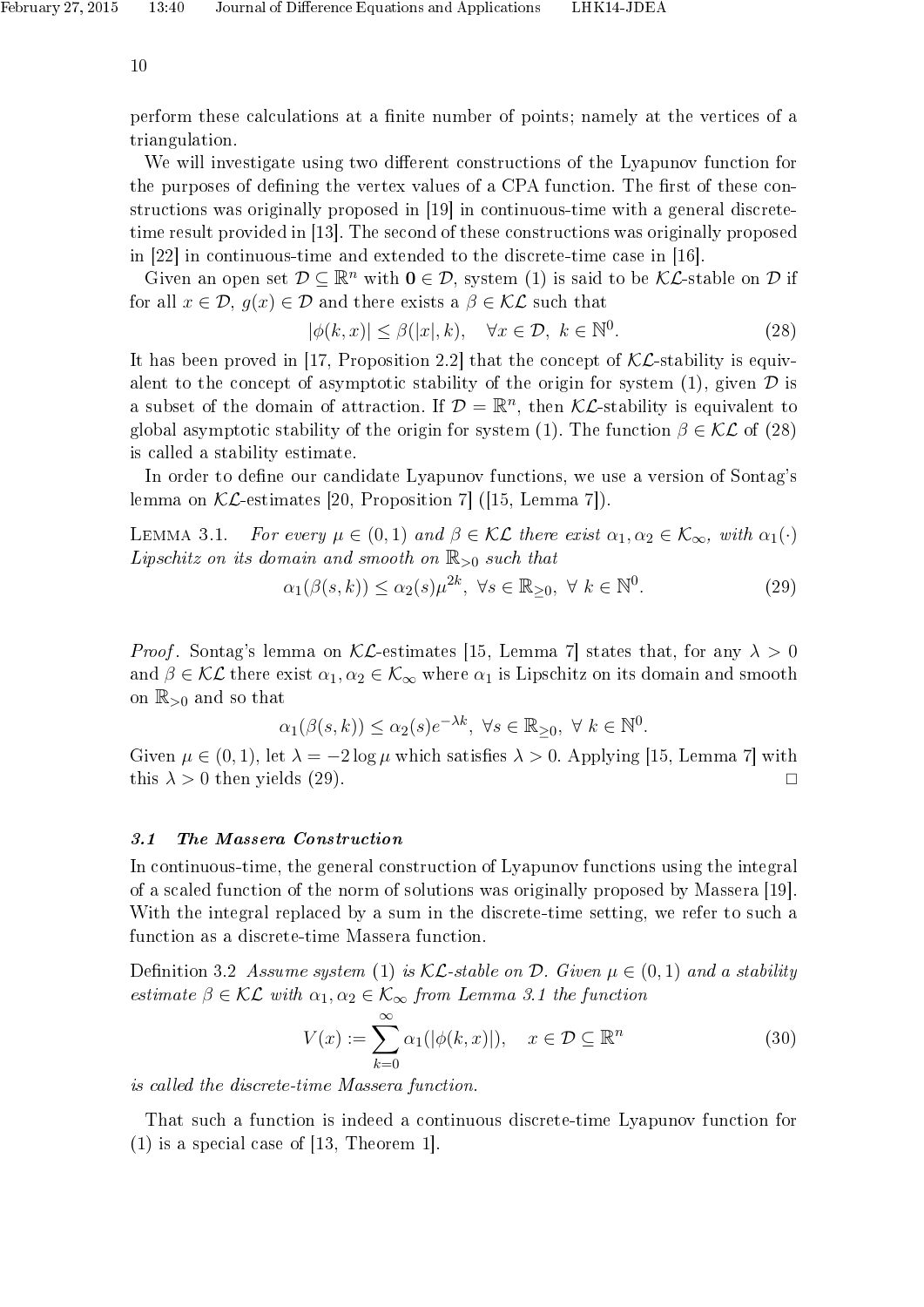THEOREM 3.3. If the solution  $\phi(k, x)$  of system (1) for all  $x \in \mathcal{D}$  satisfies (28), then the discrete-time Massera function is continuous on  $D$  and satisfies the bounds

$$
\alpha_1(|x|) \le V(x) \le \frac{1}{1-\mu^2} \alpha_2(|x|) \tag{31}
$$

and the decrease condition

$$
V(\phi(1, x)) - V(x) \le -\alpha_1(|x|). \tag{32}
$$

Proof. The lower bound can be calculated as

$$
\sum_{k=0}^{0} \alpha_1(|\phi(k, x)|) = \alpha_1(|x|) \le V(x)
$$

while the upper bound can be calculated as

$$
V(x) \le \sum_{k=0}^{\infty} \alpha_1(\beta(|x|, k)) \le \sum_{k=0}^{\infty} \alpha_2(|x|) \mu^{2k} \le \frac{1}{1 - \mu^2} \alpha_2(|x|).
$$

The decrease condition follows from

$$
V(\phi(1, x)) - V(x) = \sum_{j=0}^{\infty} \alpha_1(|\phi(j, \phi(1, x))|) - \sum_{k=0}^{\infty} \alpha_1(|\phi(k, x)|)
$$

$$
= \sum_{k=1}^{\infty} \alpha_1(|\phi(k, x)|) - \sum_{k=0}^{\infty} \alpha_1(|\phi(k, x)|) = -\alpha_1(|x|). \tag{33}
$$

The continuity of V follows as in the proof of [13, Theorem 1].  $\Box$ 

For general systems and stability estimates we will not be able to obtain closed form solutions for the infinite sum of the discrete-time Massera function (30). In order to be able to calculate approximate values of the discrete-time Massera function for use as vertex values to define a CPA Lyapunov function, we propose truncating the infinite sum at some finite value  $N \in \mathbb{N}^0$  which may depend on  $x \in \mathcal{D}$ ; i.e., for  $N : \mathcal{D} \to \mathbb{N}^0$ 

$$
V(x) := \sum_{k=0}^{N(x)} \alpha_1(|\phi(k, x)|), \quad x \in \mathcal{D} \subseteq \mathbb{R}^n.
$$
 (34)

We observe that the upper and lower bounds  $(31)$  still hold if the sum defining the discrete-time Massera function is truncated at any finite upper limit. For a finite upper limit  $N(x)$ , the decrease condition (32) becomes

$$
V(\phi(1, x)) - V(x) = \sum_{j=0}^{N(x)} \alpha_1(|\phi(j, \phi(1, x))|) - \sum_{k=0}^{N(x)} \alpha_1(|\phi(k, x)|)
$$
  
= 
$$
\sum_{k=1}^{N(x)+1} \alpha_1(|\phi(k, x)|) - \sum_{k=0}^{N(x)} \alpha_1(|\phi(k, x)|)
$$
  
= 
$$
\alpha_1(|\phi(N(x) + 1, x)|) - \alpha_1(|x|)
$$
  
\$\leq \alpha\_2(|x|)\mu^{(N(x)+1)} - \alpha\_1(|x|)\$ (35)

so that we can make the positive term arbitrarily small by choosing  $N(x)$  sufficiently large.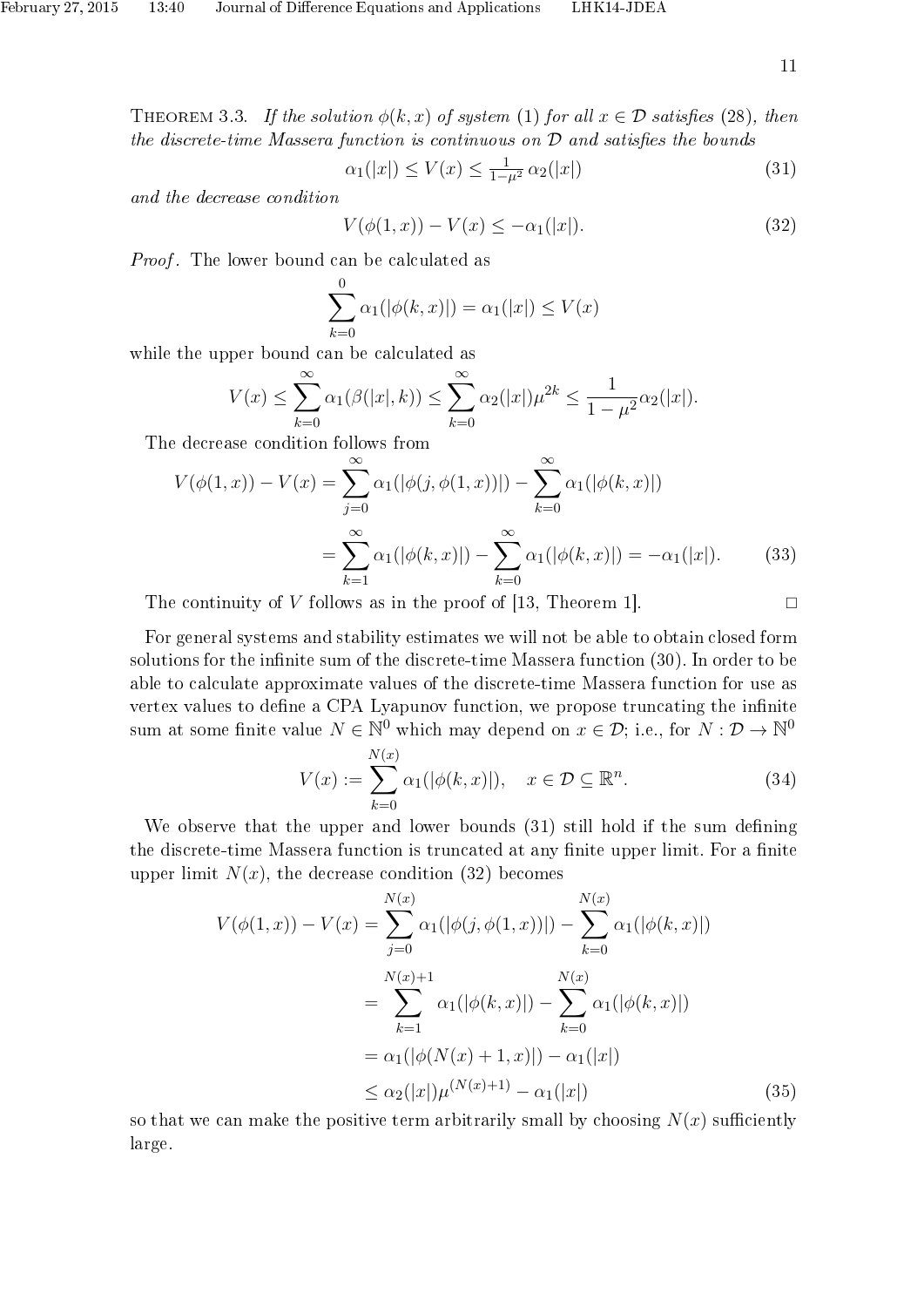For a fixed  $\varepsilon > 0$ , in order to obtain a decrease condition satisfying

$$
V(\phi(1,x)) - V(x) \le -(1 - \mu)\alpha_1(|x|), \quad \forall x \in \mathcal{D}_{\mathcal{T}} \backslash \mathcal{B}_{\varepsilon},\tag{36}
$$

define  $\lambda = \mu^{-1}$  and choose

$$
N(x) := \left\lceil \log_{\lambda} \left( \frac{\alpha_2(|x|)}{\alpha_1(|x|)} \right) \right\rceil \tag{37}
$$

which follows by rearranging the inequality

 $\alpha_2(|x|)\mu^{(N(x)+1)} \leq \mu \alpha_1(|x|).$ 

We observe that if the truncation limit is dependent on the point  $x \in \mathcal{D}$ , then the obtained function (34) will not be continuous. However, since we are interested in defining a Lyapunov function on a compact set  $\mathcal{D}_{\mathcal{T}}\setminus\mathcal{B}_{\varepsilon}$ , we can choose

$$
N := \max_{x \in \mathcal{D}_{\mathcal{T}} \backslash \mathcal{B}_{\varepsilon}} N(x) \tag{38}
$$

in order to have an upper limit on the sum that is independent of the point  $x \in \mathcal{D}_{\mathcal{T}} \setminus \mathcal{B}_{\varepsilon}$ while maintaining the decrease condition (36).

Finally, using the uniform truncation (38) on  $\mathcal{D}_{\mathcal{T}}\setminus\mathcal{B}_{\varepsilon}$ , we observe that the truncated Massera construction  $(34)$  inherits the regularity of the vector field defining  $(1)$  since  $\alpha_1$  is smooth on  $\mathcal{D}_{\mathcal{T}}\backslash\mathcal{B}_{\varepsilon}$ . Consequently, Theorem 2.12 implies that for any system (1) where the right-hand side is continuously differentiable (i.e.,  $g \in C^1(\mathbb{R}^n, \mathbb{R}^n)$ ) and which has an asymptotically stable equilibrium at the origin, it is always possible to find a triangulation such that the CPA $\mathcal{T}$  approximation to a truncated Massera construction is a CPA $[\mathcal{T}]$  Lyapunov function.

#### 3.2 The Yoshizawa Construction

Different to the construction used by Massera [19], Yoshizawa [22] constructed a Lyapunov function based on the supremum of solutions over time. We will refer to such a function as the discrete-time Yoshizawa function.

Definition 3.4 Assume system (1) is  $\mathcal{KL}\text{-stable}$  on  $\mathcal D$ . Given  $\mu \in (0,1)$  and  $\beta \in \mathcal{KL}$ with  $\alpha_1, \alpha_2 \in \mathcal{K}_{\infty}$  from Lemma 3.1, the function

$$
V(x) := \sup_{k \in \mathbb{N}^0} \alpha_1(|\phi(k, x)|)\mu^{-k}, \quad x \in \mathcal{D} \subseteq \mathbb{R}^n
$$
 (39)

is called the discrete-time Yoshizawa function.

Based on the results of [17], we summarise some properties of the discrete-time Yoshizawa function in the next theorem.

THEOREM 3.5. If the solution  $\phi(k, x)$  of system (1) with  $x \in \mathcal{D}$  satisfies (28), and with  $\mu \in (0,1)$  and  $\alpha_1 \in \mathcal{K}_{\infty}$  from (39) and  $\alpha_1 \in \mathcal{K}_{\infty}$  locally Lipschitz continuous, then the discrete-time Yoshizawa function is continuous and satisfies the bounds

$$
\alpha_1(|x|) \le V(x) \le \alpha_2(|x|) \tag{40}
$$

and the decrease condition

$$
V(\phi(1,x)) \le V(x)\mu. \tag{41}
$$

Further, for each  $x \in \mathcal{D}$  there exists a positive integer  $K(x)$  such that

$$
V(x) = \max_{k \in \{0, \cdots, K(x)\}} \alpha_1(|\phi(k, x)|)\mu^{-k}.
$$
 (42)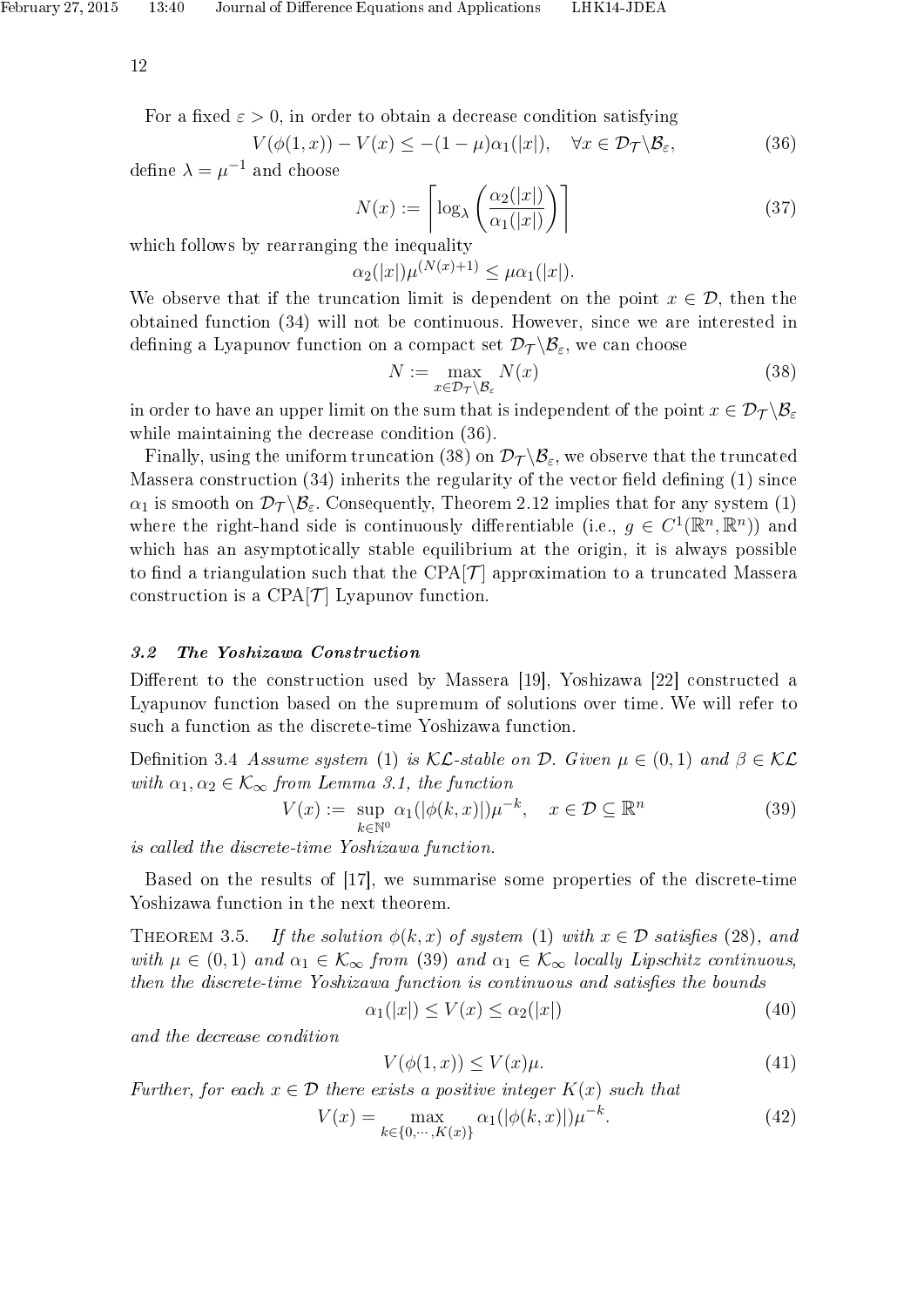That  $V(x)$  is continuous, bounded, and satisfies the decrease condition has been proved in [17].

With  $\lambda = \mu^{-1}$ , the integer  $K(x)$  is calculated explicitly in [17, Claim 7] as

$$
K(x) = \left[ -\log_{\lambda} \left( \frac{V(x)}{\alpha_2(|x|)} \right) \right] + 1, \quad x \neq \mathbf{0}.
$$
 (43)

The upper and lower bounds on V given by  $(40)$  yield

$$
0 \le K(x) \le \left\lceil -\log_{\lambda} \left( \frac{\alpha_1(|x|)}{\alpha_2(|x|)} \right) \right\rceil + 1 \tag{44}
$$

$$
= \left\lceil \log_{\lambda} \left( \frac{\alpha_2(|x|)}{\alpha_1(|x|)} \right) \right\rceil + 1 := \overline{K(x)}.
$$
 (45)

In the computations in the following section, we use  $\overline{K(x)}$  instead of  $K(x)$  in the computation of (42). This is done since we do not need to know  $V(x)$  to calculate  $K(x)$  and, from the relations (39) and (42), taking a longer time horizon in (42) will not change the value of  $V(x)$ . Examples of the use of Sontag's lemma on  $\mathcal{KL}$ -estimates to define the Yoshizawa function can be found in [10, Examples 1 and 2].

Remark 4. If the origin is exponentially stable for  $(1)$  then there exist constants  $r \in [0, 1)$ ,  $M \geq 1$  such that

$$
|\phi(k,x)| \le Mr^k|x|, \quad \forall x \in \mathbb{R}^n. \tag{46}
$$

Then (29) is satisfied with  $\alpha_1(s) = s$ ,  $\alpha_2(s) = \lambda s$ , and  $\mu =$ √  $\overline{r}.$  Consequently, both the discrete-time Massera and Yoshizawa functions take a particularly simple form as there is no need to scale the norm of solutions. Furthermore, the window bounds (37) and (45) simplify to constants

$$
N(x) = \lceil \log_{\lambda} M \rceil \quad \text{and} \quad \overline{K(x)} = N(x) + 1,
$$
  

$$
\lambda = 1/\sqrt{r}.
$$

respectively, with  $\lambda$ 

## 3.3 Computational Procedure

For system (1), we propose the following procedure for constructing and verifying a CPA Lyapunov function:

- 1: Obtain a stability estimate  $\beta \in \mathcal{KL}$  so that (28) holds.
- 2: Fix  $\mu \in (0, 1)$  and find  $\alpha_1, \alpha_2 \in \mathcal{K}_{\infty}$  satisfying inequality (29).
- 3: Define a suitable triangulation,  $\mathcal{T}$ , on a subset of the state space containing the equilibrium.
- 4: Calculate the vertex values of each simplex via either the truncated Massera function (34) or the truncated Yoshizawa function (42).
- 5: Construct a CPA $[\mathcal{T}]$  function via convex (affine) interpolation of the vertex values of each simplex.
- 6: Check inequality (13) for each vertex.

Steps 3-6 are straightforward and of low computational complexity. If the CPA $\left[\mathcal{T}\right]$ function computed does not satisfy the inequality (13) at some of the vertices of a simplex we can refine the triangulation and repeat Steps 3-6. It might be difficult to perform Steps 1 and 2 for some systems and in these cases one might simply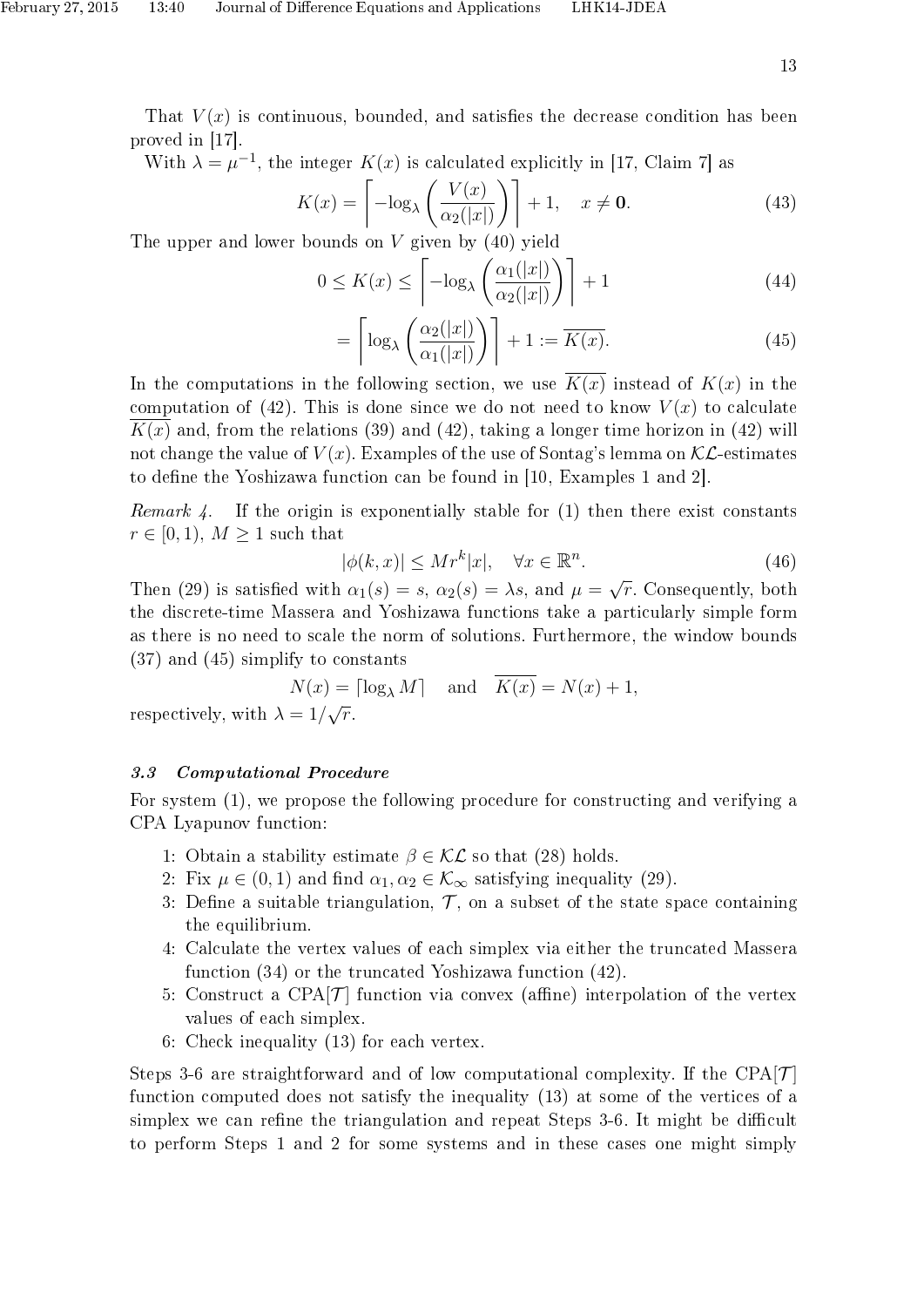perform Steps 3-6 for different  $\mu \in (0,1)$  and  $\alpha_1, \alpha_2 \in \mathcal{K}_{\infty}$  and then perform Step 6 to determine if the procedure has computed a CPA $\mathcal{T}$  Lyapunov function.

Note that, consistent with the result of Theorem 2.12, we compute a Lyapunov function on  $\mathcal{O}\setminus\mathcal{B}_{\varepsilon}$  for a small  $\varepsilon>0$ . Note that we compute  $\varepsilon>0$  a posteriori as follows. In Step 6, for points near the origin where  $(13)$  is not satisfied, we calculate the norm of each such point and then take  $\varepsilon > 0$  as the maximum of these norms. If the  $\varepsilon > 0$  so obtained is unsatisfactorily large, one can refine the triangulation to obtain a smaller  $\varepsilon > 0$ .

From Theorem 2.8 and Corollary 2.9, if (13) holds for each vertex, then the constructed CPA $\mathcal{T}$  function is a Lyapunov function. If the truncated discrete-time Massera or Yoshizawa functions  $(34)$  or  $(42)$ , respectively, are differentiable with a bounded gradient on  $\mathcal{D}_{\mathcal{T}}$ , then Theorem 2.12 implies that our proposed procedure always yields a CPA $[\mathcal{T}]$  Lyapunov function. While it is possible to apply smoothing techniques to the discrete-time Yoshizawa function to obtain a smooth Lyapunov function [17], it remains an open question as to whether the discrete-time truncated Massera or Yoshizawa functions can be directly shown to be differentiable with a bounded gradient. Note that, in continuous-time, an example shows that the (continuous-time) Yoshizawa function does not yield the required regularity property (continuous differentiability) [11, Example 3]. However, as previously remarked, if the vector field defining (1) satisfies  $g \in C^1(\mathbb{R}^n, \mathbb{R}^n)$ , then the Lyapunov function from the uniformly truncated discrete-time Massera construction, i.e., (34) with (38), satisfies the conditions of Theorem 2.12.

#### 4. Numerical Examples

In this section we present three numerical examples to demonstrate the effectiveness of the method proposed in Section 3.3. In these cases, we compute CPA approximations to both the Massera and Yoshizawa functions. In addition, we compare these with the results of the linear programming approach in [7]. To this end, we briefly summarise a simplied linear programming approach adapted from [7]. In particular, [7] use a particular fan-shaped triangulation at the origin and rely on exponential stability of the origin to obtain a CPA Lyapunov function on the entirety of  $\mathcal{D}_{\mathcal{T}}$ . Here, we exclude a neighbourhood of the origin as in the computational procedure of Section 3.3.

## 4.1 Linear programming based algorithm for computation of CPA Lyapunov functions

We describe a linear optimisation problem to compute a CPA Lyapunov function for system (1).

It is known that CPA functions are determined by values at vertices. In order to make sure  $V \in \text{CPA}[\mathcal{T}]$  is a Lyapunov function, we have to impose certain conditions on the values of V at the vertices  $x_i$  of  $S_{\nu}$ .

In order to make sure  $V(x)$  is positive definite, we require that  $x = 0$  is a vertex in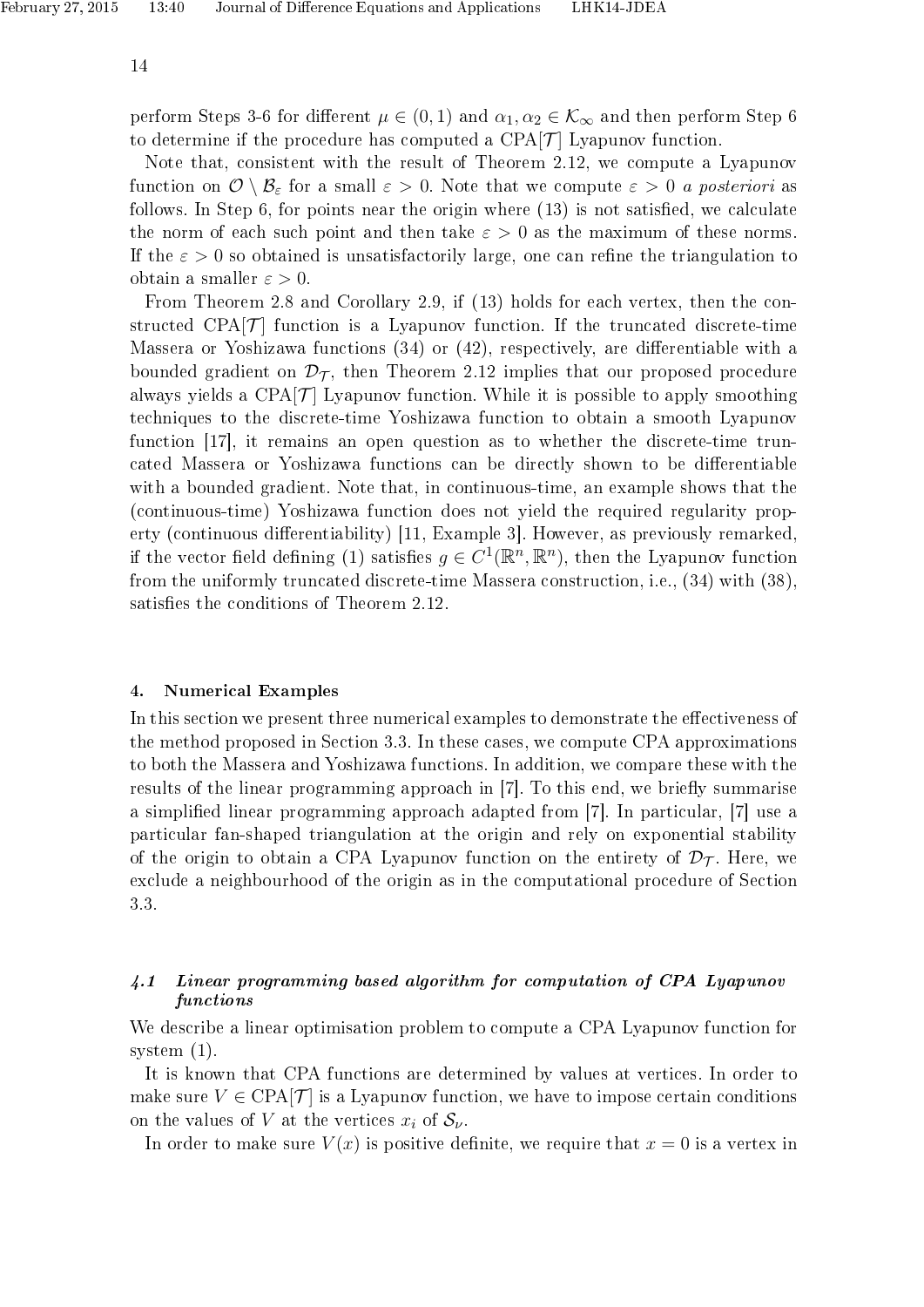the triangulation,  $V(0) = 0, V \in \text{CPA}[\mathcal{T}]$ , and

$$
V(x_i) \ge |x_i|,\tag{47}
$$

for each vertex  $x_i \in \mathcal{S}_{\nu} \in \mathcal{T}$ .

In order to ensure  $V(x)$  satisfies

$$
V(g(x)) - V(x) < 0 \tag{48}
$$

for all  $x \in \mathcal{O} \setminus \mathcal{B}_{\varepsilon}$ ,  $x \neq 0$ , we take care that  $g(\mathcal{O}) \subset \mathcal{D}_{\mathcal{T}}$  and we incorporate interpolation errors into the inequalities. To this end, we impose the constraint<br>  $V(g(x_i)) - V(x_i) + \sqrt{n} \overline{C} G_{\nu}$  diam  $S_{\nu} < 0$ 

$$
V(g(x_i)) - V(x_i) + \sqrt{n} \, \overline{C} G_\nu \, \text{diam} \, \mathcal{S}_\nu < 0 \tag{49}
$$

for all  $x_i \in \mathcal{O} \setminus \mathcal{B}_{\varepsilon}$ , where  $\overline{C}$  is chosen so that  $|\nabla V_{\nu,l}| \leq \overline{C}$  for  $l = 1,\ldots,n$  and  $S_{\nu} \in \mathcal{T}$ . Thus  $|\nabla V_{\nu}| \leq \sqrt{n} \overline{C}$  for all  $S_{\nu}$ , cf. (12) and the term  $G_{\nu}$  diam  $S_{\nu}$  represents the interpolation error of g in the points  $x \in \mathcal{S}_{\nu}$ ,  $x_i \neq x$ .

Let

$$
\mathcal{T}^{\varepsilon} := \{ \mathcal{S}_{\nu} : \mathcal{S}_{\nu} \cap \mathcal{B}_{\varepsilon}^{c} \neq \emptyset \} \subset \mathcal{T}, \quad \mathcal{O}^{\varepsilon} := \bigcup_{\mathcal{S}_{\nu} \in \mathcal{T}^{\varepsilon}} (\mathcal{S}_{\nu} \cap \mathcal{O}). \tag{50}
$$

Now we describe the linear programming based algorithm for computing CPA Lyapunov functions for system (1) on  $\mathcal{O} \setminus \mathcal{B}_{\varepsilon}$ .

#### 4.1.1 Algorithm

We solve the following linear optimisation problem.

$$
\begin{cases}\n\varepsilon, \\
\text{All vertices } x_i \text{ of all simplices } \mathcal{S}_{\nu} \subset \mathcal{D}_{\mathcal{T}}, \\
\text{diam } \mathcal{S}_{\nu} \text{ of each simplex } \mathcal{S}_{\nu} \subset \mathcal{D}_{\mathcal{T}}, \\
G_{\nu} \text{ for each simplex } \mathcal{S}_{\nu} \subset \mathcal{D}_{\mathcal{T}}.\n\end{cases}
$$
\nOptimisation variables:

\n
$$
\begin{cases}\nV_{x_i} = V(x_i) \text{ for all vertices } x_i \text{ of each simplex } \mathcal{S}_{\nu} \subset \mathcal{D}_{\mathcal{T}}, \\
\frac{C_{\nu,l} \text{ for } l = 1, 2, \dots, n \text{ and every } \mathcal{S}_{\nu} \subset \mathcal{D}_{\mathcal{T}}, \\
\overline{C} \in \mathbb{R}_{>0}.\n\end{cases}
$$
\n(52)

Optimisation problem: (53)

minimize  $\overline{C}$ 

subject to

- $(C1): V_{x_i} \geq |x_i|$  for all vertices  $x_i$  of each simplex  $S_\nu \subset \mathcal{D}_{\mathcal{T}}$ , and  $V_0 = 0$ ,
- $(C2)$ :  $|\nabla V_{\nu,l}| \leq C_{\nu,l}$  for each simplex  $\mathcal{S}_{\nu} \subset \mathcal{D}_{\mathcal{T}}, l = 1, 2, ..., n$ ,
- $(C3): C_{\nu,l} \leq \overline{C}$  for each simplex  $\mathcal{S}_{\nu} \subset \mathcal{D}_{\mathcal{T}}, l = 1, 2, \ldots, n$ ,
- $(C4): \max_{x_i} V_{x_i} < \min_{x_j} V_{x_j}$ , for all vertices  $x_i$  of  $\mathcal{S}_{\nu}$  such that  $\mathcal{S}_{\nu} \cap \mathcal{B}_{\varepsilon} \neq \emptyset$  and all vertices  $x_i \in \partial \mathcal{O}$ ,

For all vertices  $x_i$  of each simplex  $\mathcal{S}_{\nu} \subset \mathcal{O}^{\varepsilon}$ , the condition  $(C5)$  is required:

$$
(C5): V(g(x_i)) - V(x_i) + \sqrt{n} \overline{C}G_{\nu} \operatorname{diam} S_{\nu} \le -|x_i|.
$$

Remark 5. For  $x \in S_{\nu}$ ,  $x = \sum_{n=1}^{\infty}$  $i=0$  $\lambda_i x_i, \sum^n$  $i=0$  $\lambda_i = 1, 1 \geq \lambda_i \geq 0.$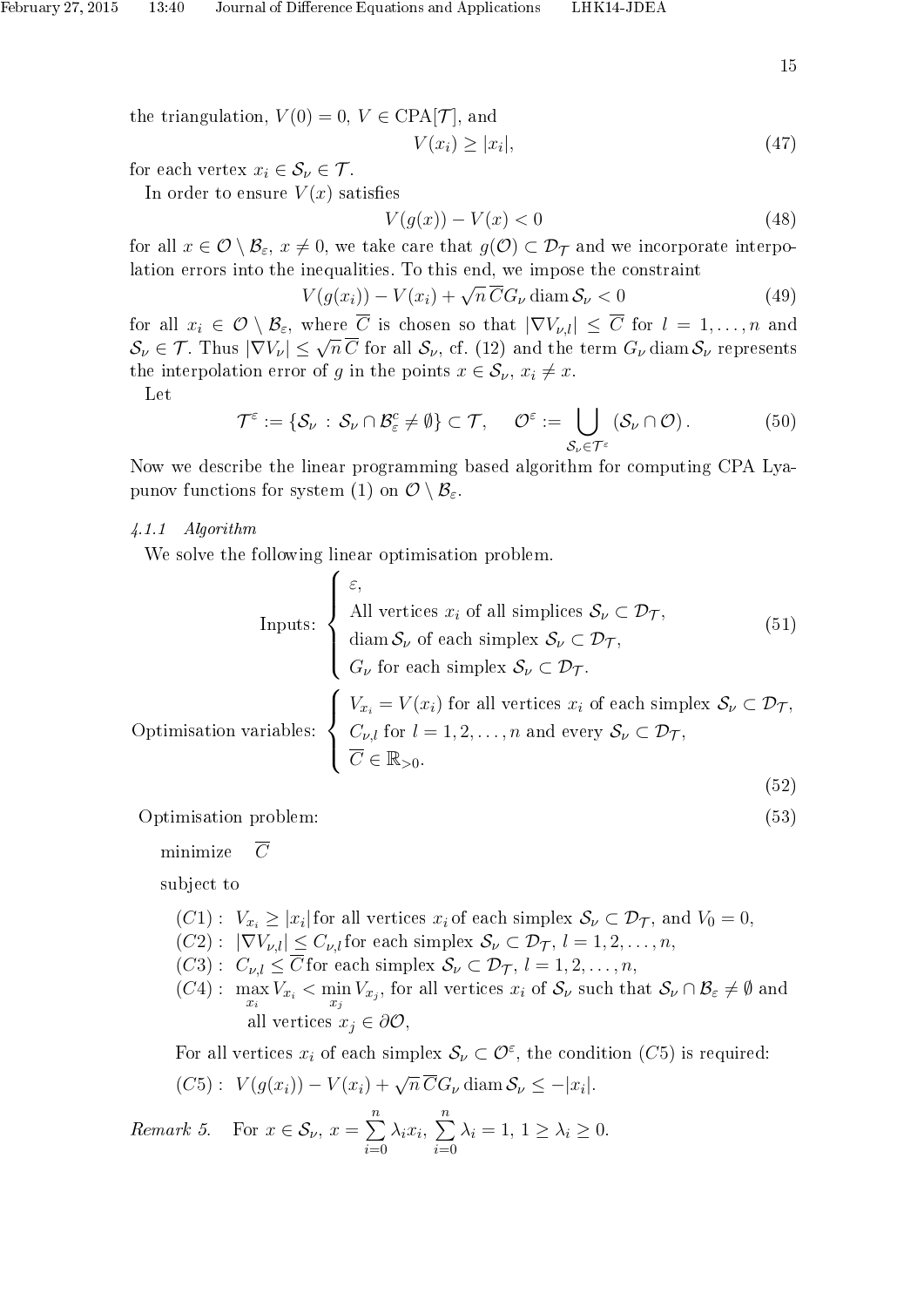(i) Since 
$$
V(x) = \sum_{i=0}^{n} \lambda_i V(x_i) \ge \sum_{i=0}^{n} \lambda_i |x_i|, V(x) \ge |x|
$$
 for all  $x \in \mathcal{D}_{\mathcal{T}}$ .  
(ii) The condition (C3) defines linear constraints on the antimizat

- (ii) The condition  $(C2)$  defines linear constraints on the optimisation variables  $V_{x_i}, C_{\nu,l}.$
- (iii)  $\overline{C}$  is used in estimating  $|V(g(x)) \sum_{n=1}^{\infty}$  $i=0$  $\lambda_i V(g(x_i))$ . Constraint  $(C3)$  is therefore necessary since  $g(x)$  and  $g(x_i)$  may not be in the same simplex.
- (iv) The condition (C4) ensures that the level set  $\{x \in \mathcal{O} : V(x) \leq \max_{x_i \in \partial \mathcal{O}} V_{x_i}\}\$ includes the set  $\mathcal{B}_{\varepsilon}$ .

*Remark 6.* If the linear optimisation problem  $(53)$  has a feasible solution, then the values  $V_{x_i}$  from this feasible solution at all vertices  $x_i$  of all simplices  $S_\nu \in \mathcal{T}$  and the condition  $V \in \text{CPA}[\mathcal{T}]$  uniquely define a continuous, piecewise affine function

$$
V: \mathcal{D}_{\mathcal{T}} \to \mathbb{R}.\tag{54}
$$

By Theorem 2.8 and Corollary 2.9 V is proved to be a CPA Lyapunov function for system (1).

The triangulations required in our approach can be obtained as described in [11]. In particular, in two dimensions, we define an initial triangulation with vertices at all integer coordinates in a rectangular region of  $\mathbb{R}^2$  minus a smaller rectangular region of  $\mathbb{R}^2$ , both of which contain the origin. For example, in  $\mathbb{R}^2$ , fix  $k, K \in \mathbb{N}$  such that  $k < K$  and define vertices of the initial triangulation by  $(i, j) \in [-K, K]^2 \setminus (-k, k)^2$  $\mathbb{Z}^2$ . The required 2-dimensional simplices can be defined as described in detail in [11] by dening appropriate edges between these vertices. To obtain the triangulation used in the following examples, the mapping

$$
x \mapsto \sigma x,\tag{55}
$$

is applied to the vertices of the initial triangulation where  $\sigma \in \mathbb{R}_{>0}$  is an appropriately chosen constant. Note that [11] makes use of a nonlinear mapping in place of (55).

In the examples that follow, the linear programs are solved using the GNU Linear Programming Kit  $(GLPK)^1$ .

## 4.2 Example 1 - Linear System

Consider the system

$$
x^{+} = Ax = \begin{bmatrix} 0.25 & 0.25 \\ -0.125 & -0.25 \end{bmatrix} x
$$
 (56)

Let  $x = (x_1, x_2)^\top$ . We observe that the origin is globally exponentially stable as the eigenvalues of  $A$  are at  $\pm$  $\sqrt{2}$  $\frac{1}{8}$ . We solve the so-called discrete Lyapunov equation (also called the Stein equation),

$$
A^{\top}PA = P - 0.25I
$$
\n<sup>(57)</sup>

for the symmetric positive definite matrix  $P$ , where  $I$  is the two-by-two identity matrix. Then

$$
V(x) = x^{\top} P x = x^{\top} \begin{bmatrix} 0.2815 & -0.0235 \\ -0.0235 & 0.2698 \end{bmatrix} x
$$
 (58)

1 http://www.gnu.org/software/glpk/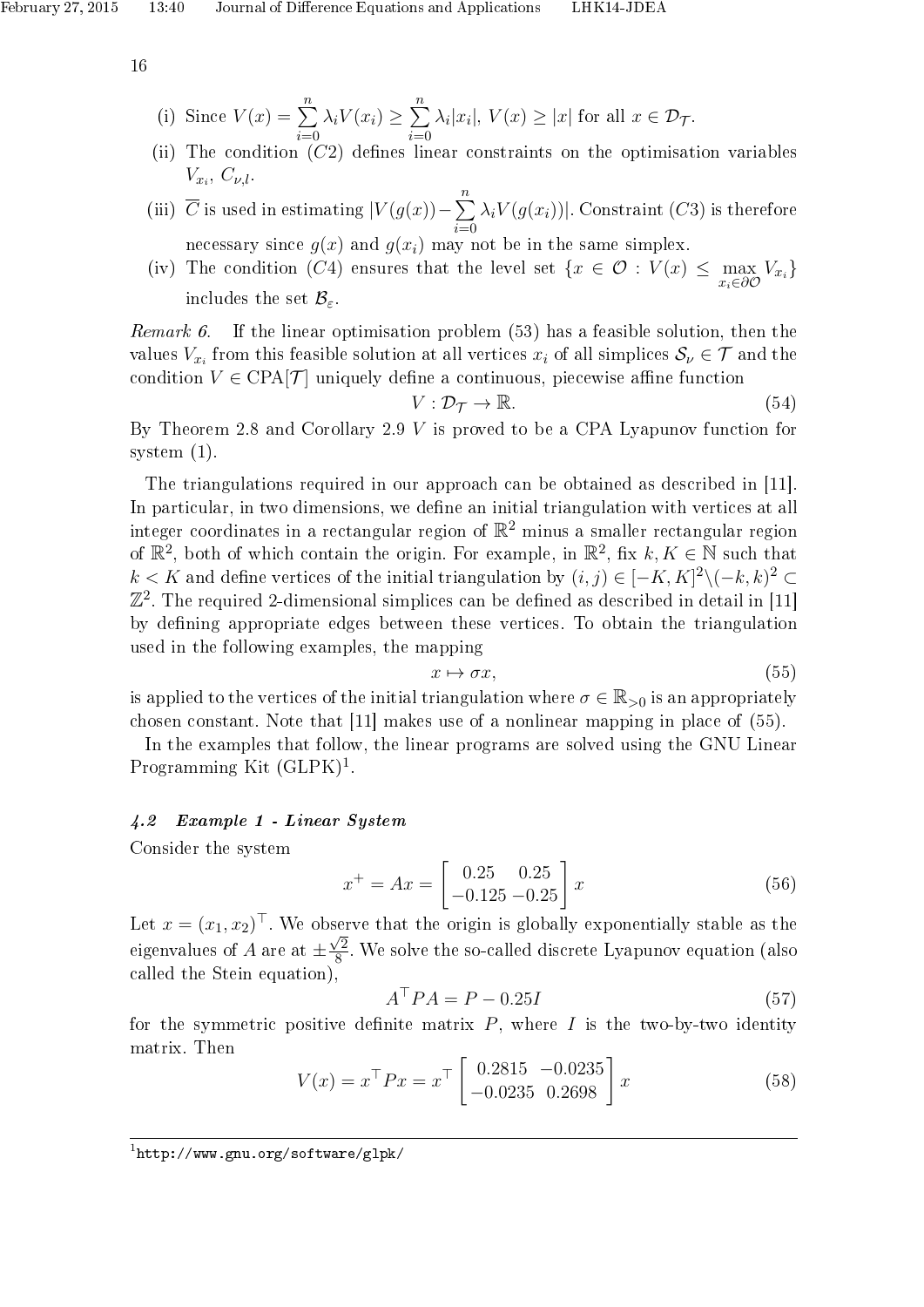is a Lyapunov function and is shown in Figure 1 for system (56).



Figure 1.: Quadratic Lyapunov function  $V(x)$  defined by (58) for system (56).

We observe that, for all  $x \in \mathbb{R}^2$  and  $k \in \mathbb{N}^0$ ,

$$
|\phi(k,x)| \le \left(\frac{\sqrt{2}}{8}\right)^k |x| \le \exp(-k)|x| \tag{59}
$$

and so (56) has a stability estimate  $\beta \in \mathcal{KL}$  given by  $\beta(s,k) = s \exp(-k)$  for all  $s \in \mathbb{R}_{\geq 0}$  and  $k \in \mathbb{N}^0$ . With  $\alpha_1(s) = \alpha_2(s) = s^2$  and  $\mu = \exp(-1)$  we see that  $\alpha_1(\beta(s,k)) \leq \alpha_2(s)\mu^{2k}$ . We can therefore calculate the truncation limits for the Massera (34) and Yoshizawa (42) functions as

$$
N(x) = \left[ \ln \left( \frac{\alpha_2(|x|)}{\alpha_1(|x|)} \right) \right] = 0 \text{ and } (60)
$$

$$
\overline{K(x)} = \left[ \ln \left( \frac{\alpha_2(|x|)}{\alpha_1(|x|)} \right) \right] + 1 = 1,\tag{61}
$$

respectively.

Let  $\mathcal{D} = [-0.3, 0.3]^2$  and  $\mathcal{O} = \mathcal{D}$ . The triangulation of  $\mathcal D$  is obtained as described above with  $K = 30, k = 5$ , and  $\sigma = 0.01$  in (55). Let  $\mathcal{B} = (-0.05, 0.05)^2$ .

CPA[T] functions  $V_{1,M}$ ,  $V_{1,Y}$ :  $\mathcal{D} \setminus \mathcal{B} \to \mathbb{R}_{\geq 0}$  were constructed using the vertex values from the Massera and Yoshizawa constructions, respectively. The inequalities of Theorem 2.8 (equation (13)) can be numerically computed in both cases and shown to hold and hence  $V_{1,M}$  and  $V_{2,M}$  are CPA[T] Lyapunov functions for (56).

Observe that, for the Yoshizawa function (42), we can explicitly compute

 $V_Y(x) = \max \{ \alpha_1(|x|), \alpha_1(|\phi(1,x)|) \exp(1) \} = |x|^2$ 

which follows directly from the middle term in (59). Furthermore,  $V_M(x) = |x|^2$  and so the CPA $\mathcal{T}$  Lyapunov functions resulting from the Massera and the Yoshizawa constructions are, in fact, equal. Furthermore, we observe that the resulting Yoshizawa and Massera constructions,  $V_Y$  and  $V_M$ , are quadratic, similar to the Lyapunov function (58) obtained by solving the discrete-time Lyapunov equation.

Finally, we also compute the CPA[T] Lyapunov function  $V_1 : \mathcal{D} \setminus \mathcal{B} \to \mathbb{R}_{\geq 0}$  for system (56) on  $\mathcal{O}\setminus\mathcal{B}$  using the linear programming approach of [7] as summarised in Section 4.1. The resulting CPA $\mathcal{T}$  Lyapunov function is shown in Figure 2, where we also show  $V_{1,M}(x) = V_{1,Y}(x)$  for comparison.

Computation of CPA $[\mathcal{T}]$  Lyapunov functions using the Massera function, the Yoshizawa function, and the linear programming approach are on the same suitable triangulation with 3641 vertices. Computation times are collected in Table 1.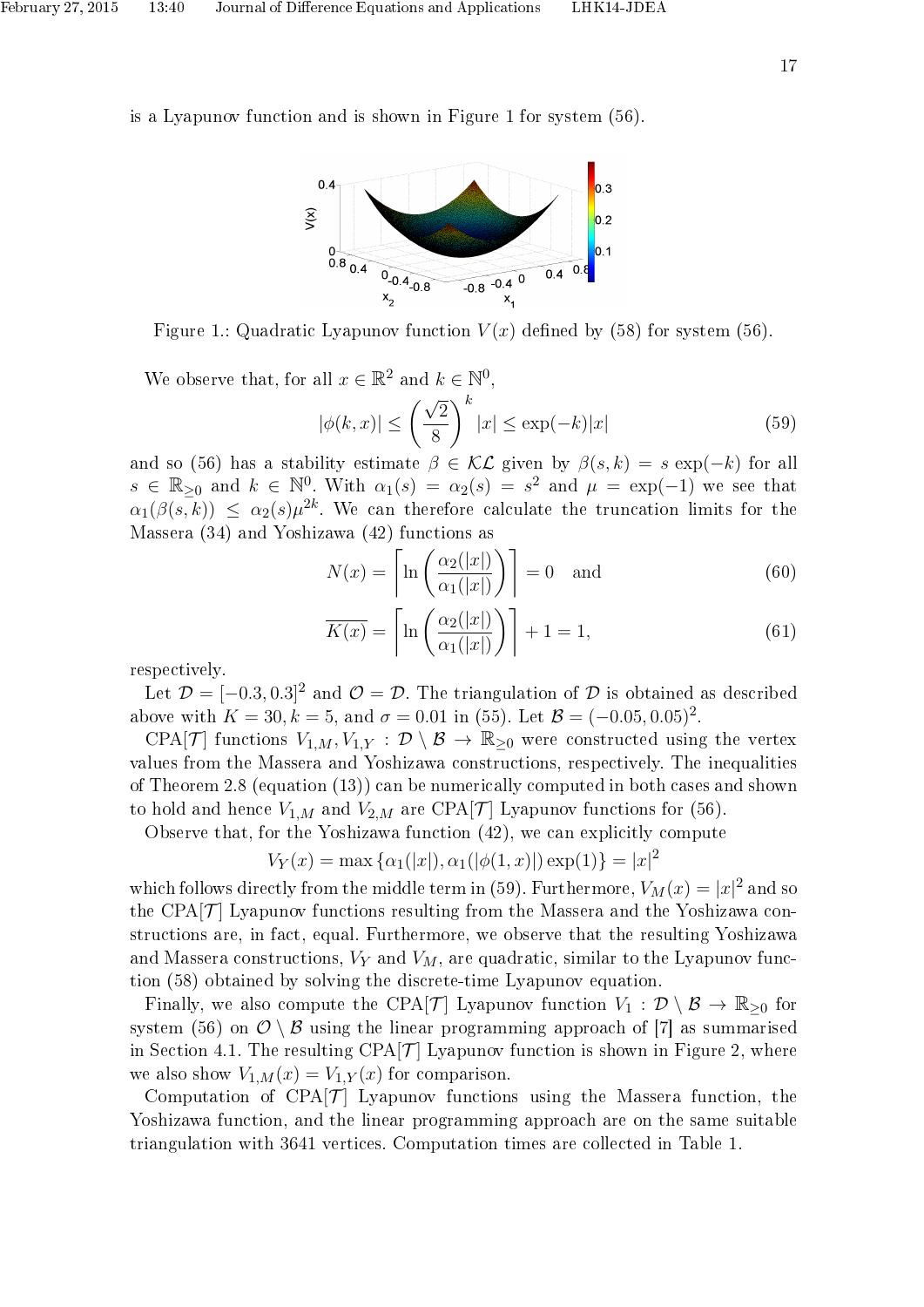

Figure 2.:  $V_1(x)$  obtained via linear programming as in [7] (upper curve) and  $V_{1,Y}(x) = V_{1,M}(x)$  (lower curve).

# 4.3 Example 2

Consider the one-dimensional system

$$
x^{+} = 0.7x^{2}, \ x \in \mathbb{R}.
$$
 (62)

It is straightforward to see that the origin is a locally asymptotically stable equilibrium point with a basin of attraction  $(-0.7^{-1}, 0.7^{-1})$ .

In the following we consider system (62) on  $\mathcal{D} = [-1.375, 1.375]$ . Note that for  $x = 1.375, \phi(4, x) < 1$ . By direct calculation it is possible to show that

$$
|\phi(k,x)| \le \begin{cases} 0.7^k |x|, \ |x| \le 1, \\ 0.7^k |x|^5, \ |x| \in (1, 1.375]. \end{cases}
$$
(63)

Therefore a stability estimate for (62) is given by

$$
\beta(s,k) = \begin{cases} 0.7^k s & , s \le 1, \\ 0.7^k s^5 & , s > 1. \end{cases}
$$
 (64)

With  $\alpha_1(s) = s^2$  and

$$
\alpha_2(s) = \begin{cases} s, & s \le 1, \\ s^{10}, & s > 1 \end{cases}
$$
 (65)

we see that  $\alpha_1(\beta(s,k)) \leq \alpha_2(s) 0.7^{2k}$ .

Let  $\mathcal{O} = \mathcal{D} = [-1.375, 1.375]$ . The triangulation of  $\mathcal D$  is obtained as described above with  $K = 55$ ,  $k = 5$ , and  $\sigma = 0.025$ . Let  $\mathcal{B} = (-0.125, 0.125)$ .

#### 4.3.1 Computation of CPA Lyapunov function based on Yoshizawa construction

Let  $\mu = 0.7, \lambda = \frac{1}{\mu}$  $\frac{1}{\mu}$ . For each  $x \in \mathcal{D} \setminus \mathcal{B}$ , the required optimisation time horizon (45) is

$$
\overline{K(x)} = \left\lceil \log_{\lambda} \left( \frac{\alpha_2(|x|)}{\alpha_1(|x|)} \right) \right\rceil + 1 = \left\{ \left\lceil \log_{\lambda} \left( |x|^{-1} \right) \right\rceil + 1, \ |x| \in [0.125, 1] \right\}
$$
\n
$$
\overline{K(x)} = \left\{ \log_{\lambda} \left( |x|^8 \right) \right\} + 1, \ |x| \in (1, 1.375]
$$

so that  $K(x) \in [1, 9]$  for  $x \in \mathcal{D} \setminus \mathcal{B}$ .

The Yoshizawa construction (42) for (62) is then given by

$$
V_Y(x) = \max_{k \in \{0, \dots, K(x)\}} |\phi(k, x)|^2 0.7^{-k}.
$$
 (66)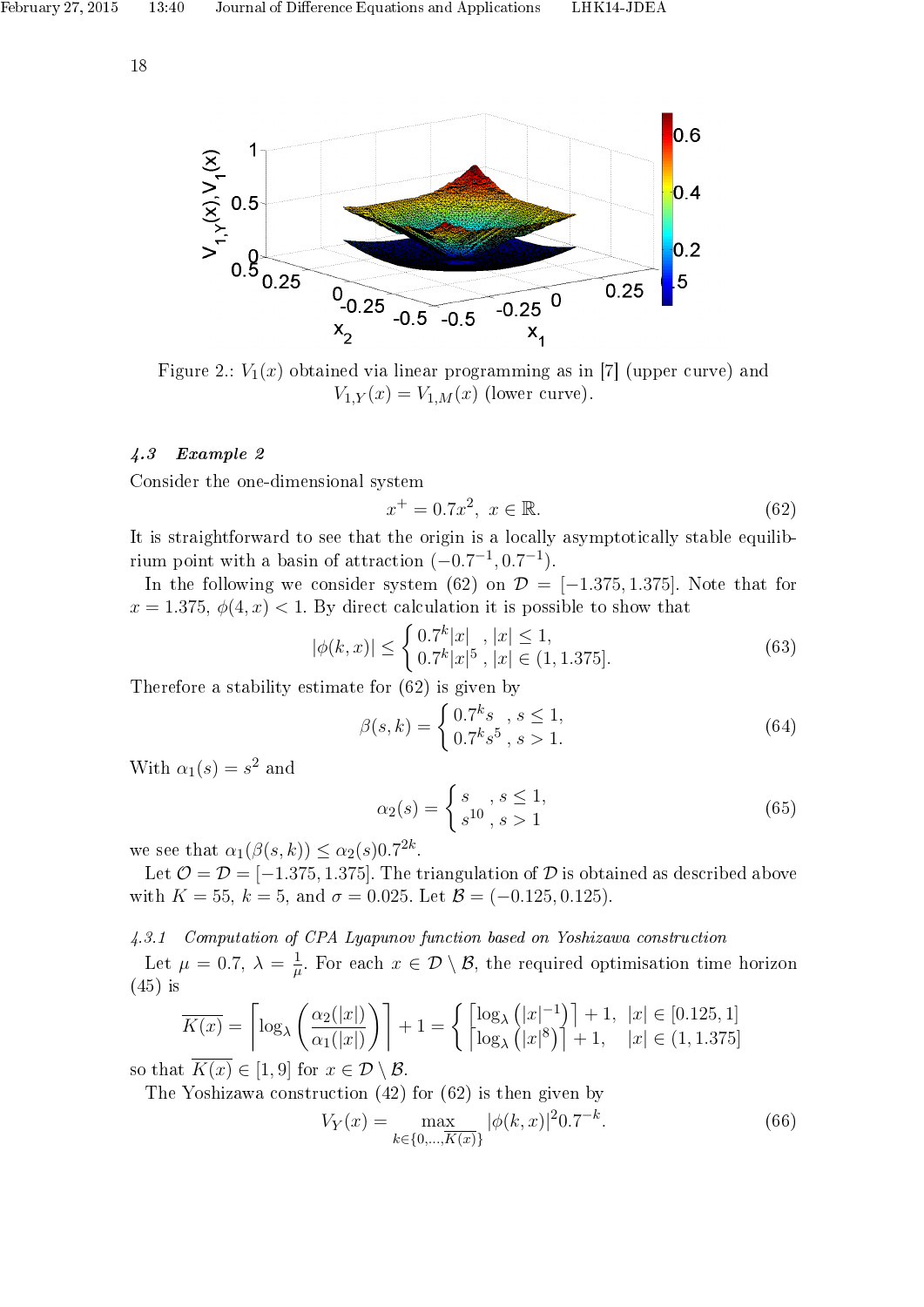4.3.2 Computation of CPA Lyapunov function based on Massera construction For each  $x \in \mathcal{D} \setminus \mathcal{B}$ , the truncated time horizon (37) is

$$
N(x) = \left\lceil \log_{\lambda} \left( \frac{\alpha_2(|x|)}{\alpha_1(|x|)} \right) \right\rceil = \left\{ \left\lceil \log_{\lambda} \left( |x|^{-1} \right) \right\rceil, \ |x| \in [0.125, 1] \right\}
$$
  
uncated Massera construction (34) is

and the truncated Massera construction (34) is

$$
V_M(x) = \sum_{k=0}^{N(x)} |\phi(k, x)|^2.
$$
 (67)

Using vertex values of the Massera construction  $V_M$  defined by (67), a CPA[T] function  $V_{2,MS} : \mathcal{D} \setminus \mathcal{B} \to \mathbb{R}_{\geq 0}$  is constructed. The inequalities (13) of Theorem 2.8 are numerically computed and shown to hold. Then the CPA function  $V_{2,MS}$  is a CPA Lyapunov function for system (62) on  $\mathcal{O}\setminus\mathcal{B}$  shown in Figure 4.



Figure 3.: CPA Lyapunov function  $V_{2,Y}(x)$  obtained via the Yoshizawa construction for system  $(62)$ on  $\mathcal{O} \setminus \mathcal{B}$ .



Figure 4.: CPA Lyapunov function  $V_{2,MS}(x)$  obtained via the Massera construction for system (62) on  $\mathcal{O} \setminus \mathcal{B}$ .

Figure 4 of the truncated Massera construction indicates that  $V_{2,MS}(x)$  is not smooth. This is not surprising since points close to each other can result in a different number of terms in the summation defining the discrete-time Massera function. In other words, continuity can be lost as a consequence of the possible discontinuity in  $N(x)$ , (37), caused by the ceiling function.

With

$$
N = \max_{x \in \mathcal{D} \setminus \mathcal{B}} N(x) = \left\lceil \log_{\lambda} \left( 1.375^8 \right) \right\rceil = 8,
$$

we calculate vertex values of  $V_M$  defined by (67) with the upper limit N. Based on these vertex values, a CPA function  $V_{2,MC} : \mathcal{D} \setminus \mathcal{B} \to \mathbb{R}_{\geq 0}$  is constructed. It can be verified that the inequalities (13) of Theorem 2.8 are satisfied on  $\mathcal{D}_{\mathcal{T}}$  and hence the CPA[T] function  $V_{2MC}$  is a CPA[T] Lyapunov function for system (62) on  $\mathcal{O} \setminus \mathcal{B}$ . The constructed CPA $[\mathcal{T}]$  Lyapunov function is shown in Figure 5.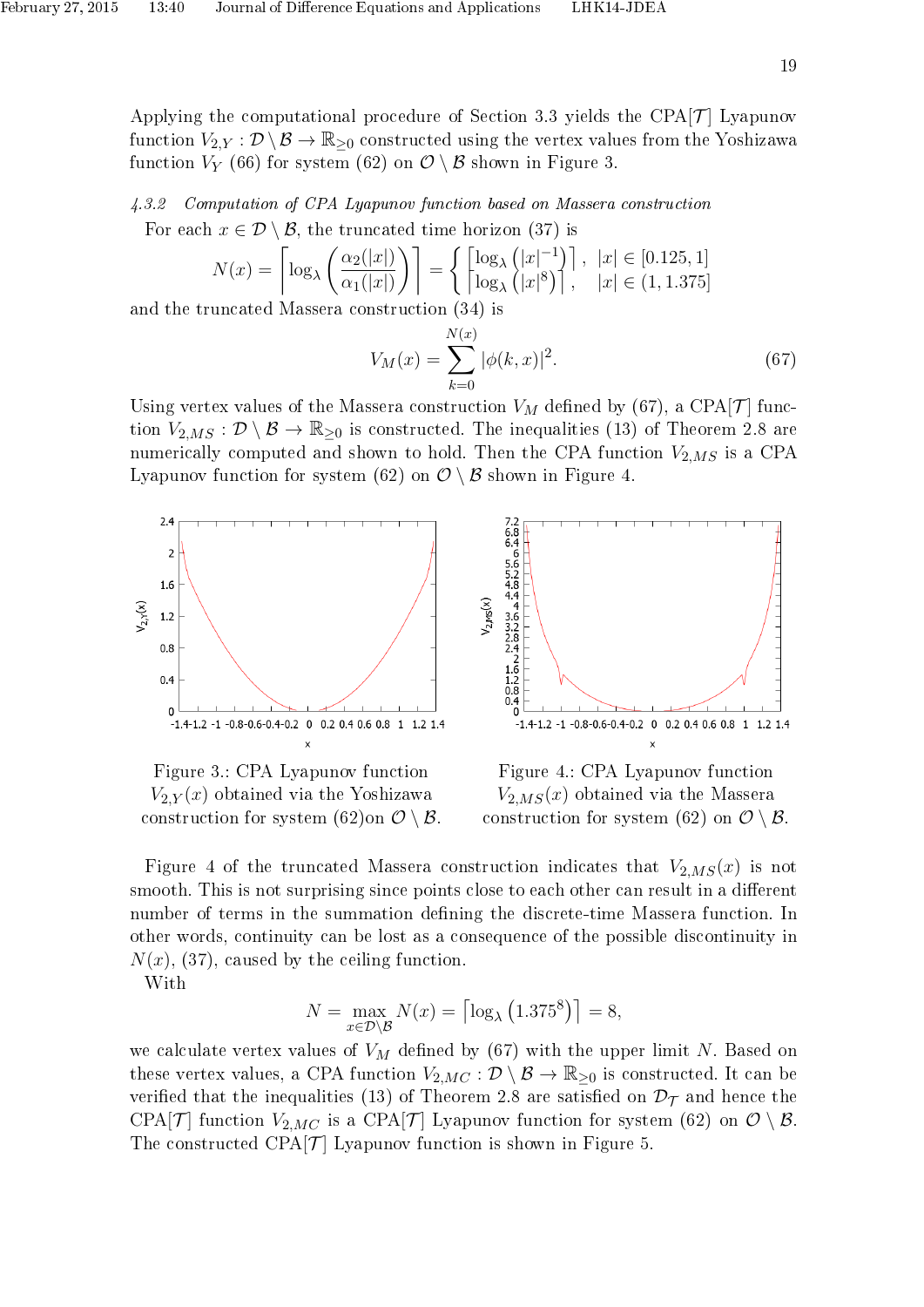

Figure 5.: CPA Lyapunov function  $V_{2MC}(x)$  obtained via the Massera construction for system (62) on  $\mathcal{O} \setminus \mathcal{B}$ .



Figure 6.: CPA Lyapunov function  $V_2(x)$  from the linear program for system (62) on  $\mathcal{O}\setminus\mathcal{B}$ .

For comparison with the above two constructions, we also compute a CPA Lyapunov function  $V_2(x)$  for (62) on  $\mathcal{O} \setminus \mathcal{B}$  using the linear programming approach described in Section 4.1, with the resulting function shown in Figure 6.

The above  $CPA[\mathcal{T}]$  Lyapunov functions for system (62) are computed on the same grid with 103 vertices. Computation times are shown in Table 1.

## 4.4 Example 3

Consider the following system studied in [5]

$$
x^{+} = g(x) = \begin{cases} \frac{1}{2}x_1 + x_1^2 - x_2^2, \\ -\frac{1}{2}x_2 + x_1^2. \end{cases}
$$
(68)

Let  $\mathcal{D} = [-0.675, 0.6] \times [-0.675, 0.625]$ .

Observe that  $q(0) = 0$ . The linearization of  $q(x)$  at 0 is given by

$$
g(x) \approx \begin{bmatrix} 0.5 & 0 \\ 0 & -0.5 \end{bmatrix} x.
$$
 (69)

Since the eigenvalues of the linearisation lie inside the unit circle, system (68) is locally exponentially stable at **0** and, by direct calculation, we have

$$
|\phi(k,x)| \le 0.95^k|x| \tag{70}
$$

for all  $x \in \mathcal{D}$ . Therefore a stability estimate for (68) is given by

$$
\beta(s,k) = 0.95^k s \tag{71}
$$

and, with  $\alpha_1(s) = s^2$  and  $\alpha_2(s) = s$ , we have

$$
\alpha_1(\beta(s,k)) \le \alpha_2(s) 0.95^{2k}.\tag{72}
$$

Let  $\mathcal{O} = [-0.65, 0.575] \times [-0.65, 0.6]$ . For this example, replacing  $[-K, K]^2$  with  $[-27, 24] \times [-27, 25]$  we obtain the triangulation of D as described above with  $k = 2$ . Let  $B = (-0.25, 0.25)^2$ .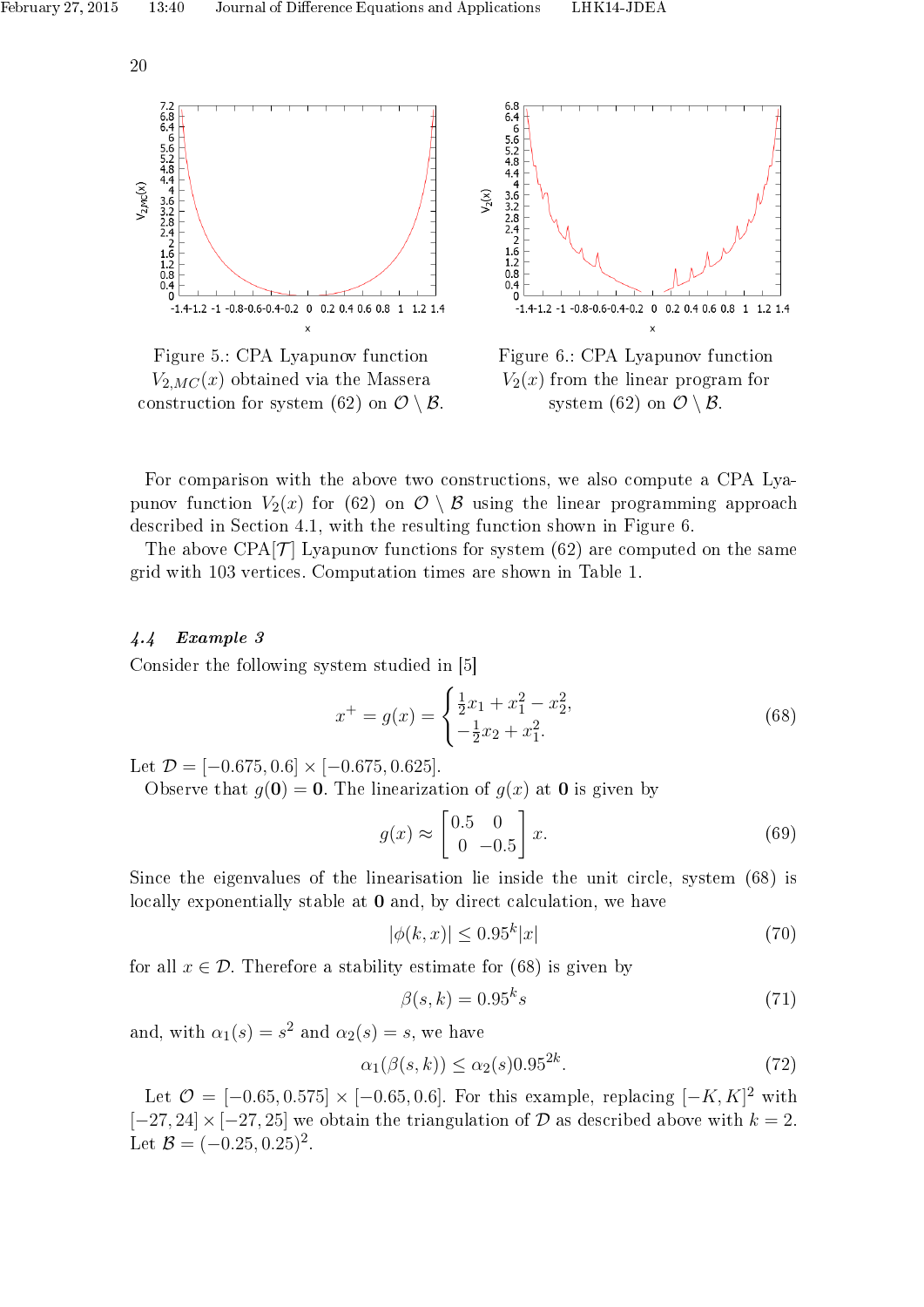4.4.1 Computation of CPA Lyapunov function based on Yoshizawa construction

Let  $\mu = 0.95$  and  $\lambda = \frac{1}{\mu}$  $\frac{1}{\mu}$ . For each  $x \in \mathcal{D} \setminus \mathcal{B}$  the required optimisation time horizon (45) is given by

$$
\overline{K(x)} = \left\lceil \log_{\lambda} \left( \frac{1}{|x|} \right) \right\rceil + 1
$$

so that  $\overline{K(x)} \leq 60$  for all  $x \in \mathcal{D} \setminus \mathcal{B}$ .

The Yoshizawa construction (42) for (68) is

$$
V_Y(x) = \max_{k \in \{0, \dots, \overline{K(x)}\}} |\phi(k, x)|^2 0.95^{-k}.
$$
 (73)

A CPA Lyapunov function  $V_{3,Y} : \mathcal{D} \backslash \mathcal{B} \to \mathbb{R}_{\geq 0}$  is constructed based on vertex values of  $V_Y$  defined by (73). It is shown the inequalities (13) of Theorem 2.8 are satisfied. Thus  $V_{3,Y}$  shown in Figure 7 is a CPA Lyapunov function for system (68) on  $\mathcal{O}\setminus\mathcal{B}$ . The level curves of  $V_{3,Y}$  are shown in Figure 9.

#### 4.4.2 Computation of CPA Lyapunov function based on Massera construction

For each  $x \in \mathcal{D} \setminus \mathcal{B}$ , the uniformly truncated time horizon (37)-(38) is computed by

$$
N = \max_{x \in \mathcal{D} \setminus \mathcal{B}} N(x) = \left\lceil \log_{\lambda} \left( \frac{1}{0.05} \right) \right\rceil = 59,
$$

and the uniformly truncated Massera construction (34) is then

$$
V_M(x) = \sum_{k=0}^{N} |\phi(k, x)|^2.
$$
 (74)

Using vertex values of  $V_M$  defined by (74), a CPA function  $V_{3,M} : \mathcal{D} \setminus \mathcal{B} \to \mathbb{R}_{\geq 0}$  is uniquely defined. It is checked that the inequalities  $(13)$  of Theorem 2.8 are satisfied. Therefore,  $V_{3,M}$  shown in Figure 8 is a CPA Lyapunov function for system (68) on  $\mathcal{O}\setminus\mathcal{B}$ . The level curves of  $V_{3,M}$  are shown in Figure 10.



Figure 7.: CPA Lyapunov function  $V_{3,Y}(x)$  obtained via the Yoshizawa construction for system (68) on  $\mathcal{O} \setminus \mathcal{B}$ .



Figure 8.: CPA Lyapunov function  $V_{3,M}(x)$  obtained via the Massera construction for system (68) on  $\mathcal{O} \setminus \mathcal{B}$ .

In order to compare with the above two constructions, a  $CPA[\mathcal{T}]$  Lyapunov function  $V_3(x)$  for (68) on  $\mathcal{O}\setminus\mathcal{B}$  is computed using the linear programming approach described in Section 4.1, with the resulting function shown in Figure 11. The level curves of  $V_3(x)$  are shown in Figure 12.

The above  $CPA[\mathcal{T}]$  Lyapunov functions for system (68) are computed on the same grid with 2756 vertices. Computation times for the various methods are shown in Table 1.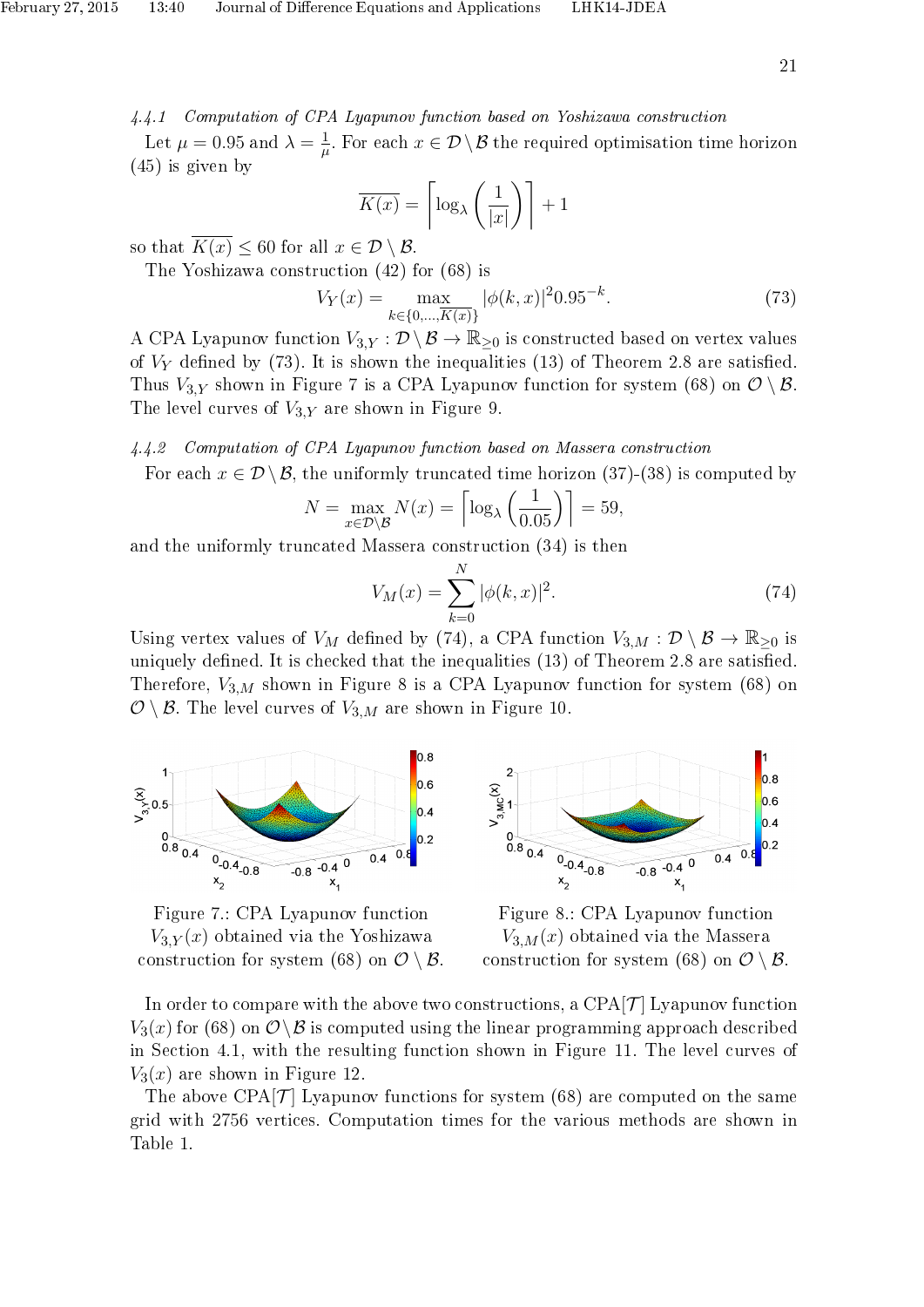





Figure 11.: CPA Lyapunov function  $V_3(x)$  from the linear program for system (68) on  $\mathcal{O}\setminus\mathcal{B}$ .



Figure 10.: Level curves of CPA Lyapunov function  $V_{3,M}(x)$  at values 0.17, 0.35, 0.52.



Figure 12.: Level curves of CPA Lyapunov function  $V_3(x)$  at values at 0.32, 0.64, 0.95.

| System (Equation No.) No. Vertices Yoshizawa Massera |       |        |        | LP.            |
|------------------------------------------------------|-------|--------|--------|----------------|
| Example $1 - (58)$                                   | -3641 | 229.3s |        | 228.9s 8361.3s |
| Example $2 - (62)$                                   | 103   | 3.4s   | 36s    | 7 2s           |
| Example $3 - (68)$                                   | 2756  | 183.0s | 173.8s | 5929.3s        |

Table 1.: Computation times for Examples 1-3 (PC: AMD Athlon II P360 Dual-Core 2.30 GHZ Processor with 2GB memory).

# 5. Conclusions

In this paper, we proposed a new method of computing a CPA Lyapunov function for discrete-time dynamic system (1). This approach replaces the linear program of [18] and [8] with evaluation of the Yoshizawa function and the Massera function, respectively, followed by a check of the linear inequalities (13) at the vertices of the triangulation. We observe that in the numerical examples presented in Section 4, computing the values of the Yoshizawa construction only requires taking the maximum among easily computable values, making this a very efficient method to obtain vertex values. Furthermore, using the Massera construction to obtain values at the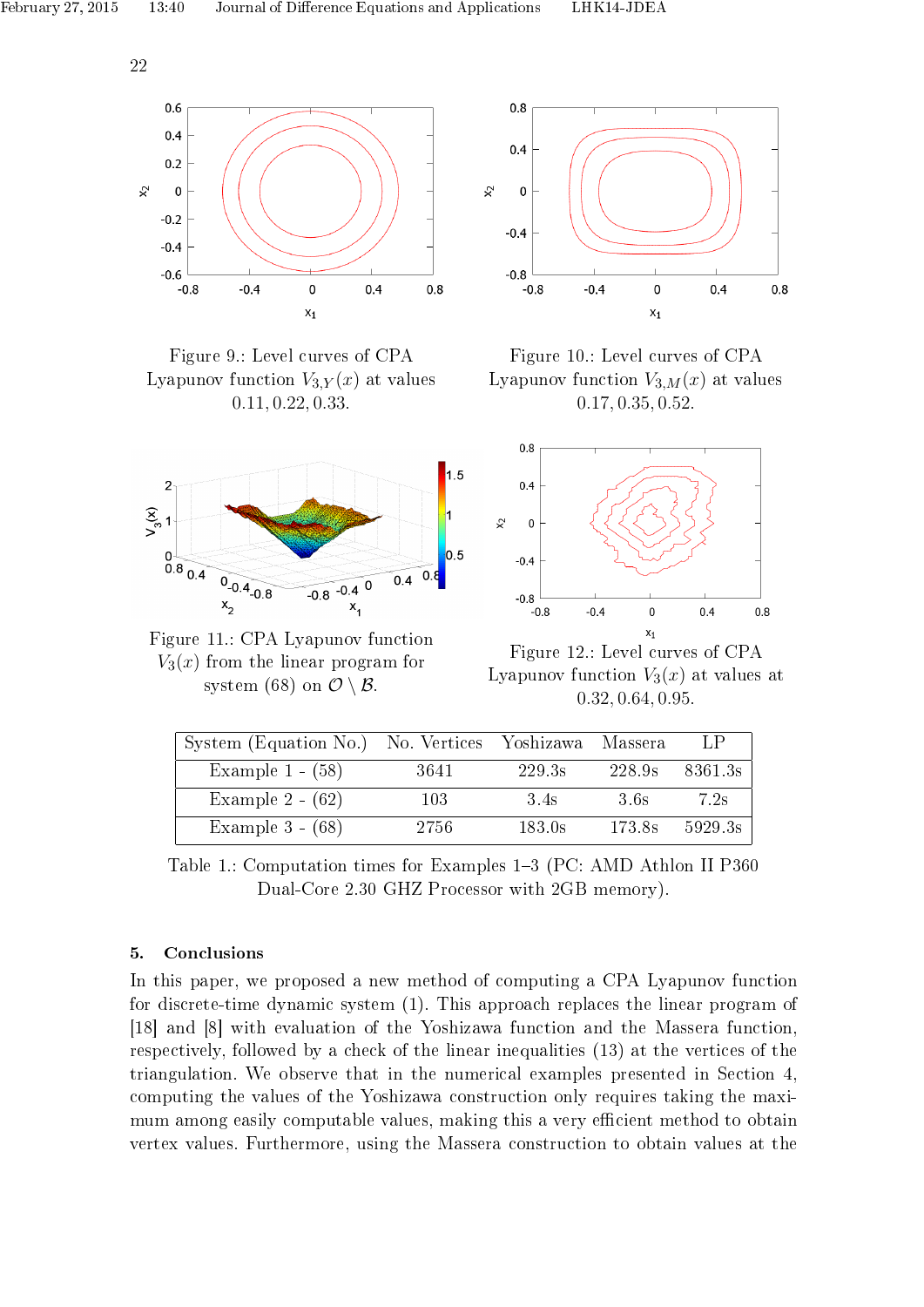#### REFERENCES 23

vertices is merely the sum of finite computable values. We also compared the CPA Lyapunov functions computed via the Yoshizawa and Massera constructions with the linear programming approach [18] and [8]. If (1) is  $\mathcal{KL}$  stable (i.e., if the origin is asymptotically stable) with a known  $\mathcal{KL}$  stability estimate, and if suitable  $\alpha_1$ ,  $\alpha_2$ satisfying (29) can be found, our approach successfully delivers a CPA Lyapunov function. Furthermore, our proposed approach is significantly more efficient than solving a linear optimisation problem for the presented numerical examples. If the origin is exponentially stable, as per Remark 4, it is easy to find  $\alpha_1, \alpha_2 \in \mathcal{K}_{\infty}$  such that (29) holds. However, for general discrete-time dynamic systems with an asymptotically stable but not exponentially stable origin, there is no explicit procedure to obtain a KL stability estimate. Even if a KL stability estimate is known, finding suitable  $\alpha_1$ ,  $\alpha_2$  satisfying (29) is not necessarily straightforward and the proof of [20, Proposition 7] is not constructive.

#### Acknowledgements

H. Li is supported by the EU Initial Training Network "Sensitivity Analysis for Deterministic Controller Design-SADCO". C. M. Kellett is supported by the Australian Research Council under Future Fellowship FT1101000746.

#### References

- [1] R. P. AGARWAL, Difference Equations and Inequalities: Theory, Methods, and Applications, Marcel Dekker, 2nd ed., 2000.
- [2] R. Baier, L. Grüne, and S. Hafstein, Linear programming based Lyapunov function computation for differential inclusions, Discrete and Continuous Dynamical Systems Series B,  $17$  (2012), pp. 33–56.
- [3] H. Ban and W. D. Kalies, A computational approach to Conley's decomposition *theroem*, J. Comput. Nonlinear Dynam.,  $1$   $(2006)$ , pp.  $312-319$ .
- [4] J. BJÖRNSSON, P. GIESL, S. HAFSTEIN, C. M. KELLETT, AND H. LI, Computation of continuous and piecewise affine Lyapunov functions by numerical approximations of the Massera construction, in Proceedings of the 53rd IEEE Conference on Decision and Control (to appear), Los Angeles, California, USA, 2014.
- [5] P. Giesl, On the determination of the basin of attraction of discrete dynamical systems, Journal of Difference Equations and Applications, 13 (2007), pp. 523–546.
- [6] P. Giesl, Construction of a local and global Lyapunov function using radial basis func*tions*, IMA J. Appl. Math., 73  $(2008)$ , pp. 782–802.
- [7] P. GIESL AND S. HAFSTEIN, Computation of Lyapunov functions for nonlinear discrete time systems by linear programming, Journal of Difference Equations and Applications,  $20(2014)$ , pp. 610-640.
- [8]  $\Box$ , Revised CPA method to compute Lyapunov functions for nonlinear systems, Journal of Mathematical Analysis and Applications,  $410$  (2014), pp. 292-306.
- [9] S. P. GORDON, On converses to the stability theorems for difference equations, SIAM J. Control,  $10(1972)$ , pp. 76-81.
- [10] S. HAFSTEIN, C. M. KELLETT, AND H. LI, Continuous and piecewise affine Lyapunov functions using the Yoshizawa construction, in Proc. 2014 American Control Conference, 2014, pp. 548–553 (no. 0158).
- [11] S. HAFSTEIN, C. M. KELLETT, AND H. LI, A fast method for computing continuous and piecewise affine Lyapunov functions using the Yoshizawa construction. Submitted to Automatica, June 2014.
- [12] W. HAHN, *Stability of Motion*, Springer-Verlag, 1967.